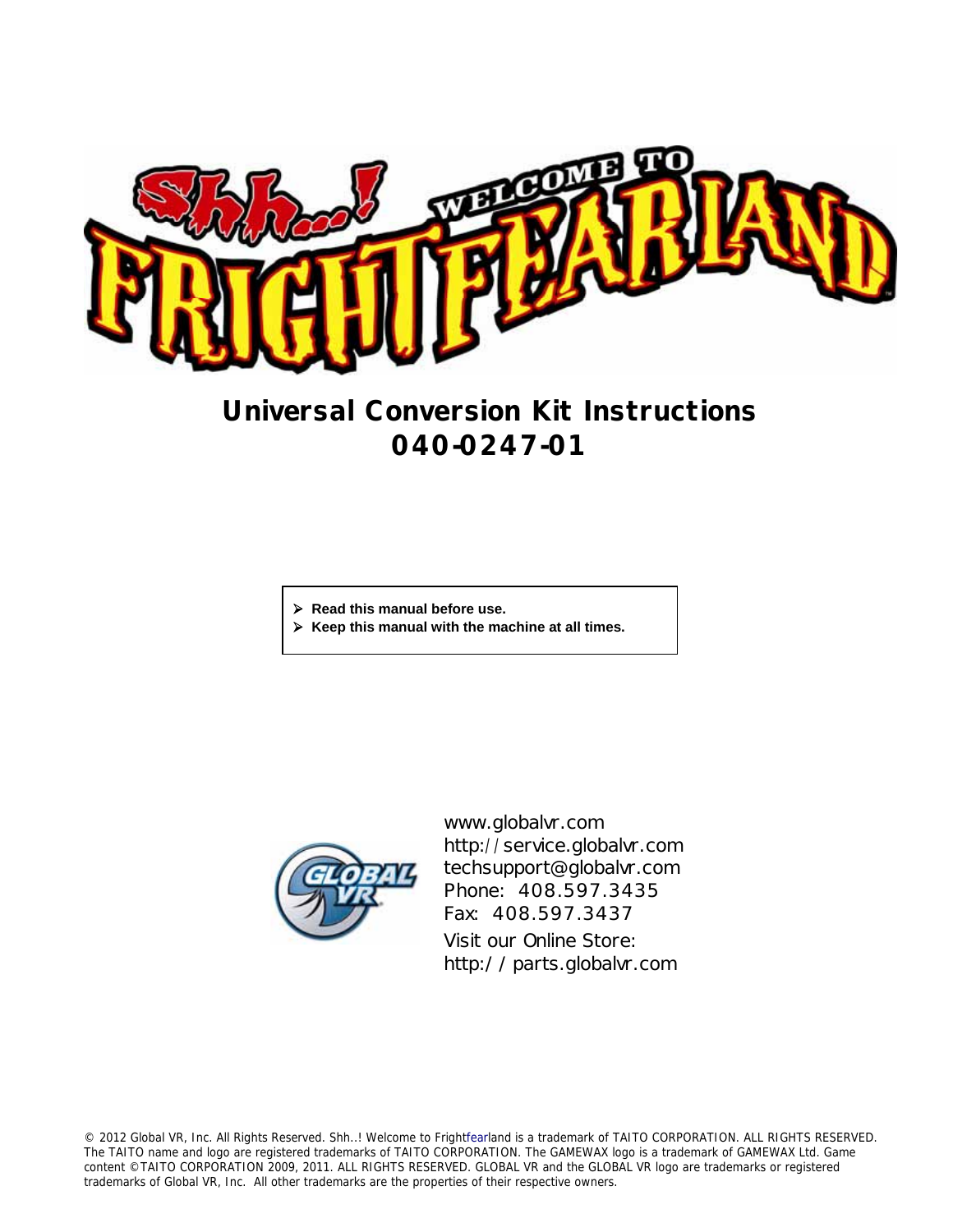## **Table of Contents**

|      | Warnings & Cautions 3                |
|------|--------------------------------------|
| 1.1  | Conversion Requirements 3            |
| 1.2  |                                      |
| 1.3  |                                      |
| 1.4  | General Conversion Steps 7           |
|      |                                      |
| 2.1  | Remove Old Components and Clean      |
|      |                                      |
| 2.2  |                                      |
| 2.3  | Install Earth/Ground Harness 8       |
| 2.4  |                                      |
| 2.5  |                                      |
| 2.6  | Install the $+12/+24$ VDC Power      |
|      |                                      |
| 2.7  |                                      |
| 2.8  | Install the Computer 14              |
| 2.9  | <b>Install Operator Button Panel</b> |
|      |                                      |
| 2.10 | Install the GVRI/O Mini PCB 15       |

| 2.11                                   |  |
|----------------------------------------|--|
| SVGA (CRT) Games Only 17<br>2.12       |  |
| Apply Remaining Artwork and<br>2.13    |  |
|                                        |  |
| 2.13.1 Apply the Cabinet Decals17      |  |
| 2.13.2 Install the Marquee Artwork19   |  |
| 2.13.3 Apply the Rear Cabinet Labels19 |  |
| 2.13.4 Install the New Game Sign19     |  |
|                                        |  |
|                                        |  |
|                                        |  |
| Chapter $4$ — Diagrams and             |  |
|                                        |  |
| Conversion Kit Warranty Information27  |  |
|                                        |  |
|                                        |  |
|                                        |  |

## **Table of Figures**

| Figure 3. Start Button Assembly11           |
|---------------------------------------------|
| Figure 4. Finished Control Panel11          |
| Figure 5. Install Guns & Gun Base Covers 12 |
| Figure 6. $+12/+24$ VDC Power Supply        |
|                                             |
| Figure 7. Installing the Ventilation Fan 13 |
| Figure 8. Securing the Computer14           |
| Figure 10. GVRI/O Mini PCB, Version 04 16   |
| Figure 11. Cabinet Artwork Placement 18     |
| Figure 12. Gun Check Screens21              |
| Figure 13. Simplified Wiring Diagram23      |
| Figure 14. GVRI/O Mini PCB Wiring           |
|                                             |
|                                             |
| Figure 16. Computer Rear Panel Diagram      |
| (DG41TX Motherboard)26                      |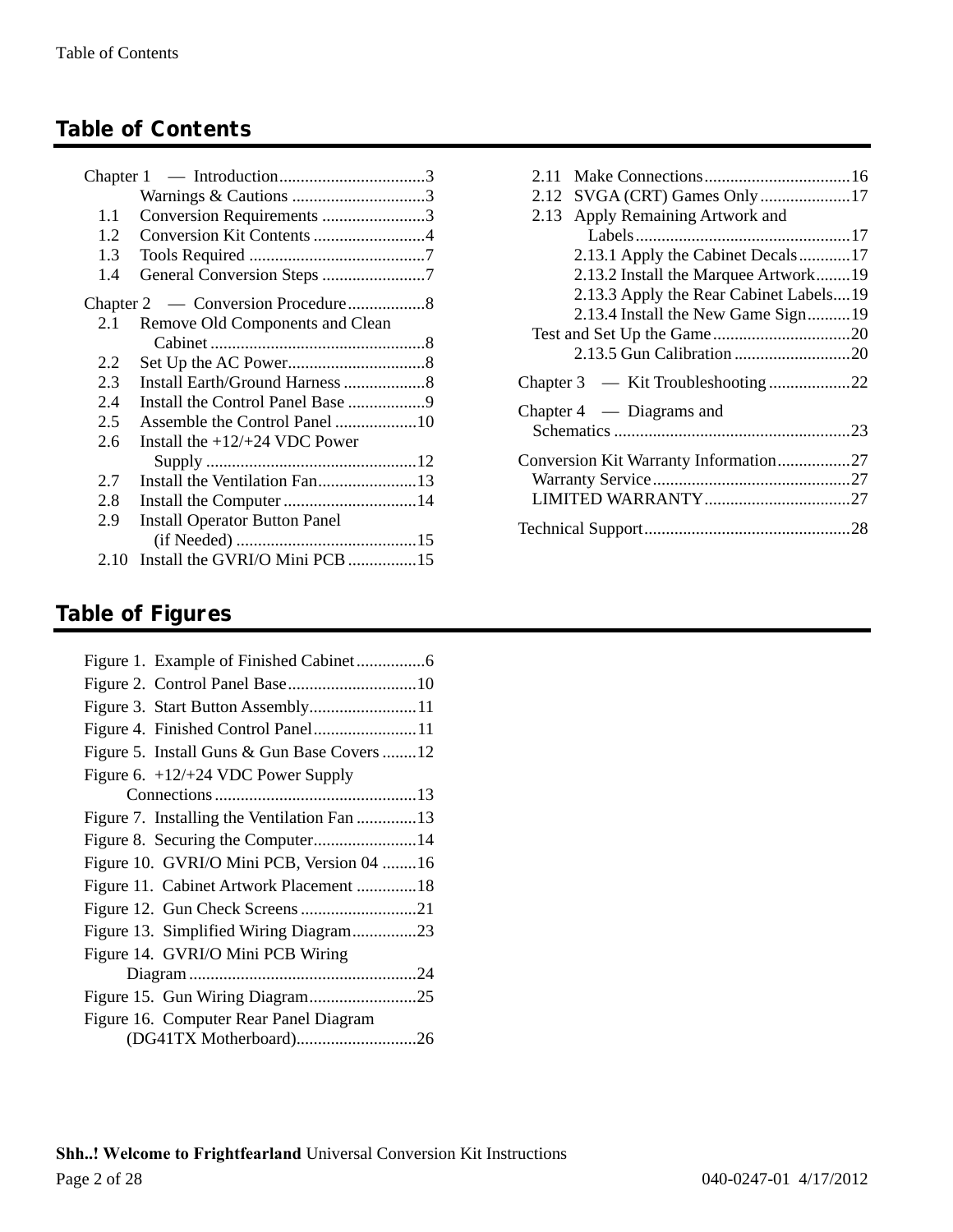#### **Chapter 1 — Introduction**

This kit lets you convert an existing game cabinet to **Shh..! Welcome to Frightfearland**. The conversion procedure should be performed only by an experienced technician. Since cabinet styles vary widely, the steps in this document should be used as general guidelines for the conversion procedure. Your steps may vary. Please read the instructions before beginning the procedure, and follow all precautions in this document.

Please keep this document with your cabinet for future reference.

#### **Warnings & Cautions**



**If the power cord is damaged, it must be replaced by the equivalent power cord available from GLOBAL VR or your distributor.** 



**GLOBAL VR® assumes no liability for any damages or injuries incurred while converting, setting up, or servicing the cabinet. Conversion procedures should be performed ONLY by experienced technicians.** 



**To prevent electrostatic discharge (ESD) damage, handle PCBs by the edges only and use a grounding wrist strap or similar precaution.** 

**Power must be off when connecting or disconnecting PCBs or guns. Hot connecting will damage the PCBs.** 

**Please read all instructions before beginning the conversion.** 

#### **1.1 Conversion Requirements**

For successful conversion, the cabinet must have the following:

- AC Power Distribution
- DC Power Supply if Coin Doors use 5 VDC
- Left and Right Audio Speakers

**Note:** If your existing Audio Amp provides acceptable stereo sound quality and uses a standard 3.5 mm mini phone plug for audio input, you can keep your audio wiring intact and connect the audio out from the computer to the existing Audio Amp.

- SVGA or HD Monitor with VGA, DVI, or HDMI Video Cable
- Control Panel area suitable to mount a new control panel approximately 36" wide x 15" deep for Guns and Start Buttons.
- Coin Mechs (dollar bill validator is also supported)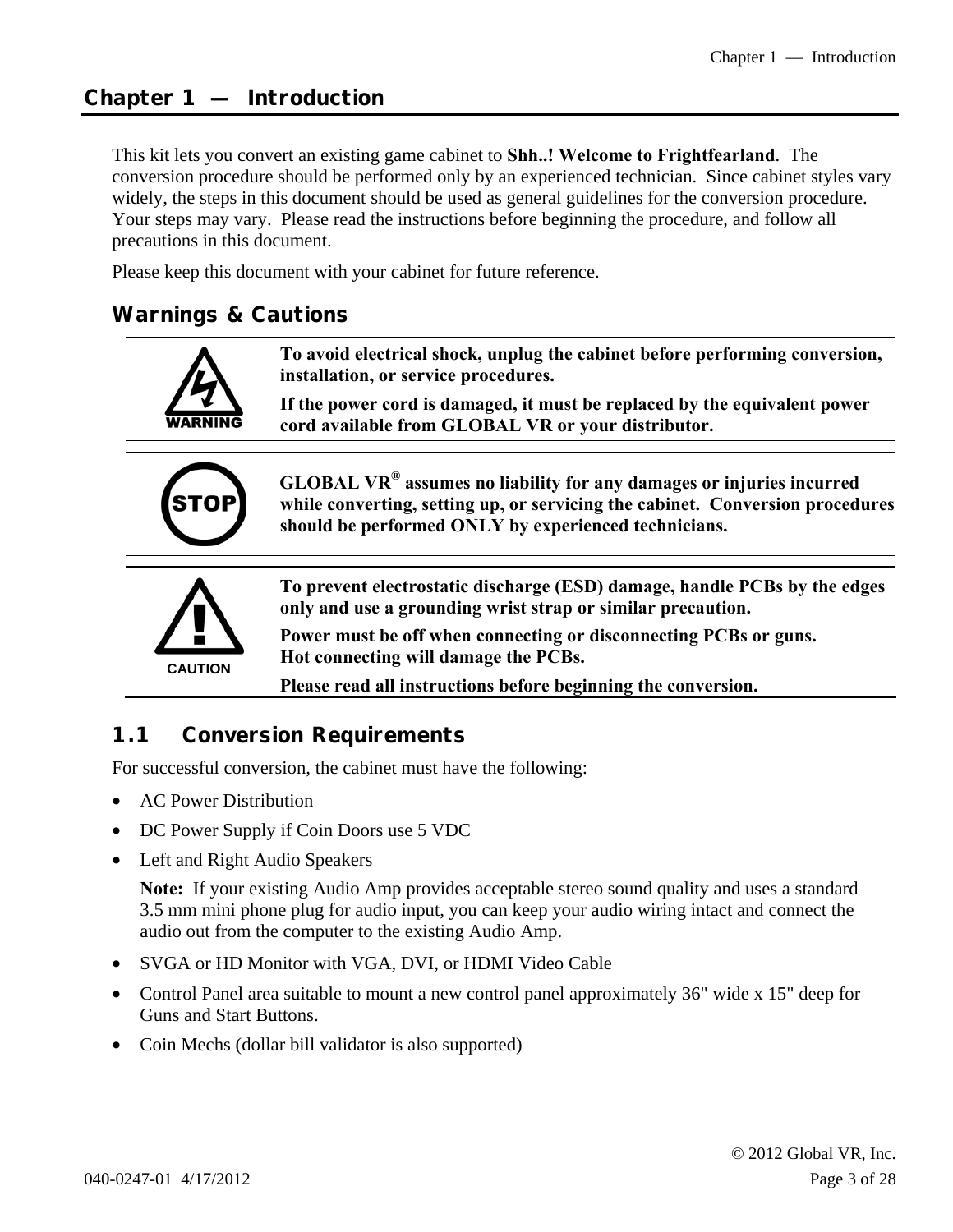## **1.2 Conversion Kit Contents**

**Note:** Some part numbers may vary due to revisions.

**Primary Components (Not Shown to Scale)** 

| Ref            | <b>Description</b>                                                                                         | Qty            | <b>Part Number</b> |
|----------------|------------------------------------------------------------------------------------------------------------|----------------|--------------------|
| 1              | <b>GVRI/O Mini PCB</b>                                                                                     | 1              | 990-0014-02        |
| $\overline{2}$ | <b>PCB Mounting Feet</b>                                                                                   | 1              | 49-1019-00         |
| 3              | <b>USB Game Dongle</b>                                                                                     | 1              | FFL-DONGLE-01      |
| $\overline{4}$ | <b>Blue Start Button</b>                                                                                   | 1              | 59-6584-8222232    |
| 5              | <b>Red Start Button</b>                                                                                    | 1              | 75-6584-800H2878   |
| 6              | System Computer Assembly,<br>with AC Power Cord<br>(Frightfearland Software, HD<br>Version, Pre-Installed) | 1              | 45086-00           |
| $\overline{7}$ | USB Cable, 6', Type A Male<br>to Type B Male                                                               | 1              | USB-AB06MM         |
| 8              | Stereo Audio Cable, 3.5mm,<br>6', M-M                                                                      | 1              | 96-0539-00         |
| 9              | <b>Control Panel Housing</b>                                                                               | 1              | 26091-00           |
| 10             | <b>Gun Assembly</b>                                                                                        | $\overline{2}$ | <b>NA</b>          |
| 11             | <b>AC Ventilation Fan with Grill</b><br>& Power Cord                                                       | 1              | 115-0025-01        |
| 12             | <b>AC Power Strip/Surge</b><br>Suppressor                                                                  | 1              | 23-1913-00         |
| 13             | DC Power Supply<br>(+12/+24 VDC) with mounting<br>brackets and screws                                      | 1              | 44-0600            |
| 14             | USB Extension Cable, 6',<br>A Plug/A Jack                                                                  | $\overline{2}$ | USB-EXT-6          |
| 15             | <b>Control Base Cover</b>                                                                                  | $\overline{2}$ | 37102-00           |
| 16             | <b>Operator Button Panel</b><br>(with Harness, not shown)                                                  | 1              | 990-0020-01        |
| 17             | Upper Gun Base Cover                                                                                       | $\overline{2}$ | 37105-01           |
| 18             | Lower Gun Base Cover                                                                                       | $\overline{2}$ | 37104-01           |
| $\overline{a}$ | <b>Wood Control Panel Base</b><br>(Not Shown)                                                              | 1              | 25206-00           |
| --             | DVI-to-VGA Adapter<br>(Not Shown)                                                                          | 1              | --                 |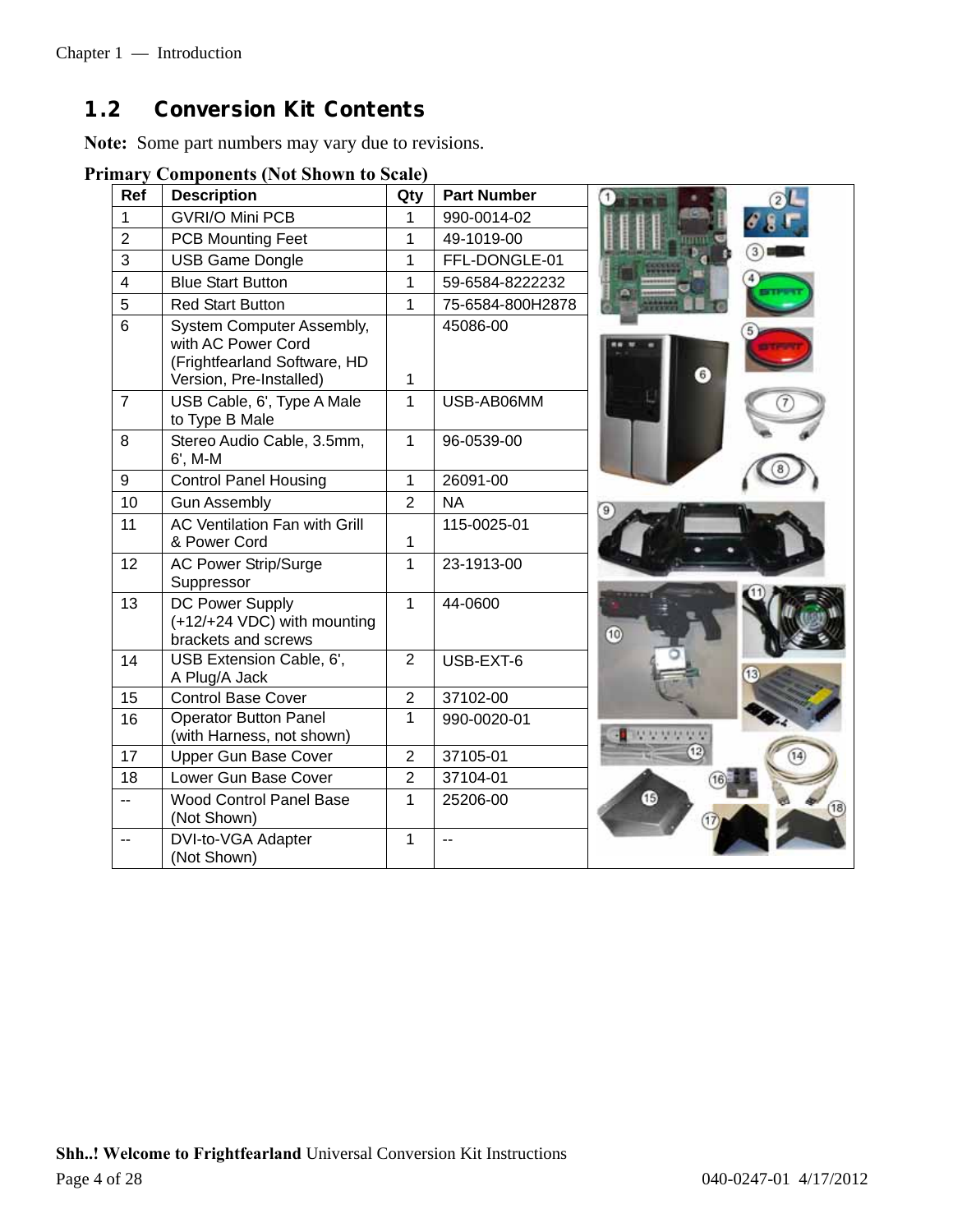| Ref            | <b>Description</b>                                    | Qty            |  |
|----------------|-------------------------------------------------------|----------------|--|
| $\mathbf{1}$   | #8-32 x 3/4" pan head screw (black)                   | 14             |  |
| $\overline{2}$ | #8 flat washer (black)                                | 14             |  |
| 3              | $\frac{1}{4}$ -20 x 3/4" pan head screw (black)       | 10             |  |
| $\overline{4}$ | 1/4" flat washer (black)                              | 10             |  |
| 5              | 1/4" lock washer (black)                              | 10             |  |
| 6              | #8 x 3/4" wood screw (black)                          | 8              |  |
| $\overline{7}$ | #10 fender washer (black)                             | 8              |  |
| 8              | #8-32 x 3" bolts                                      | $\overline{4}$ |  |
| 9              | #8 flat washer                                        | 8              |  |
| 10             | #8-32 Kep nut                                         | $\overline{4}$ |  |
| 11             | #10 x 3/4" wood screw                                 | $\overline{2}$ |  |
| 12             | #10 fender washer                                     | $\overline{2}$ |  |
| 13             | $\frac{1}{4}$ -20 x 2" bolt                           | $\overline{4}$ |  |
| 14             | 1/4" flat washer                                      | 16             |  |
| 15             | 1⁄4-20 Kep nut                                        | 12             |  |
| 16             | #8 x 5/8" wood screw                                  | $\overline{4}$ |  |
| 17             | Butt Splice, 22-18 AWG                                | 5              |  |
| $-$            | Computer mounting strap, two pieces (Part # 60039-00) | $\mathbf{1}$   |  |
|                | Adhesive Velcro, one large & one small piece          | $ -$           |  |

#### **Miscellaneous Hardware**

#### **Harnesses**

| <b>Description</b>                         | Qty | <b>Part Number</b> |
|--------------------------------------------|-----|--------------------|
| Cable, AC Power Strip to DC Power Supply   |     | 115-0008-01        |
| Audio Harness, GVRI/O Mini PCB to Speakers |     | 115-0100-01        |
| DC Power to GVRI/O Mini PCB                |     | 115-0079-01        |
| <b>Main Wiring Harness</b>                 |     | 115-0095-01        |
| <b>Start Button Harness</b>                |     | 115-0096-01        |
| 24 VDC Gun Power Harness W/ Fuse           |     | 115-0097-01        |
| <b>Earth Ground Cable</b>                  |     | 115-0099-01        |

#### **Documents & Software**

| <b>Description</b>                                           | Qty | <b>Part Number</b> |
|--------------------------------------------------------------|-----|--------------------|
| Universal Conversion Kit Instructions (This Document)        |     | 040-0247-01        |
| Operation Instructions for Kit Systems                       |     | 040-0243-01        |
| Service Instructions for Universal Kit Systems               |     | 040-0249-01        |
| Software Restore Guide for Kit Systems                       |     | 040-0250-01        |
| Software, Frightfearland Game Install Disk for HD Monitors   |     | 050-0199-01        |
| Software, Frightfearland Game Install Disk for SVGA Monitors |     | 050-0200-01        |
| Software, Frightfearland SVGA Patch Disk                     |     | 050-0201-01        |
| Software, System Recovery Disk                               |     | 050-0214-01        |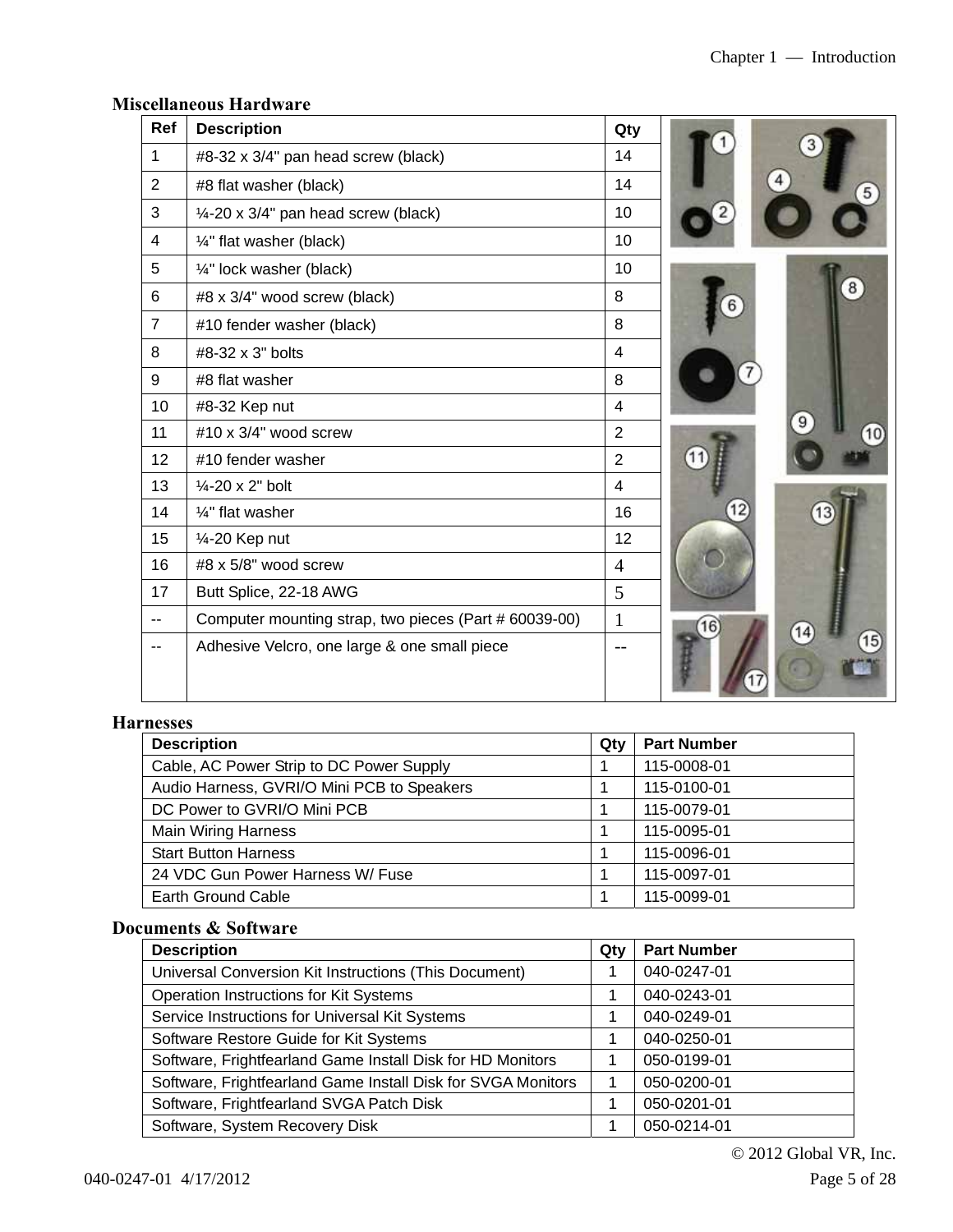## **Cabinet Labels**

| <b>Description</b>                                                                    | Qtv | <b>Part Number</b>    |
|---------------------------------------------------------------------------------------|-----|-----------------------|
| Frightfearland Cabinet Serial Number Label                                            |     | L-0178                |
| <b>TAITO Serialized License Sticker (Pre-Installed on Backlit</b><br>Marquee Artwork) |     | FFL-LICENSE-TAITO-KIT |
| Label: For Indoor Use Only                                                            |     | L-0004                |
| Label: Disconnect Power Supply Before Servicing                                       |     | L-0006                |
| Label: Shock Hazard Do Not Open                                                       |     | L-0133                |

### **Cabinet Artwork**

| <b>Description</b>               | Qty | <b>Part Number</b> |
|----------------------------------|-----|--------------------|
| <b>Instruction Panel Artwork</b> |     | FFL-AW-03          |
| <b>Button Panel Decal</b>        | 1   | FFL-AW-04          |
| Upper Gun Base Decal, Player 1   | 1   | FFL-AW-05          |
| Upper Gun Base Decal, Player 2   |     | FFL-AW-06          |
| Lower Gun Base Decal, Player 1   |     | FFL-AW-07          |
| Lower Gun Base Decal, Player 2   | 1   | FFL-AW-08          |
| Gun Crosshair Decal, Player 1    | 1   | FFL-AW-11          |
| Gun Crosshair Decal, Player 2    | 1   | FFL-AW-12          |
| <b>Backlit Marquee Artwork</b>   | 1   | FFLKIT-AW-01       |
| Side Panel & Coin Door Decal     | 3   | FFLKIT-AW-02       |
| Frightfearland Logo Decal        | 2   | FFLKIT-AW-03       |
| New Game Sign                    |     | NTR-AW-06          |



**Shh..! Welcome to Frightfearland** Universal Conversion Kit Instructions Page 6 of 28 040-0247-01 4/17/2012 *Figure 1. Example of Finished Cabinet*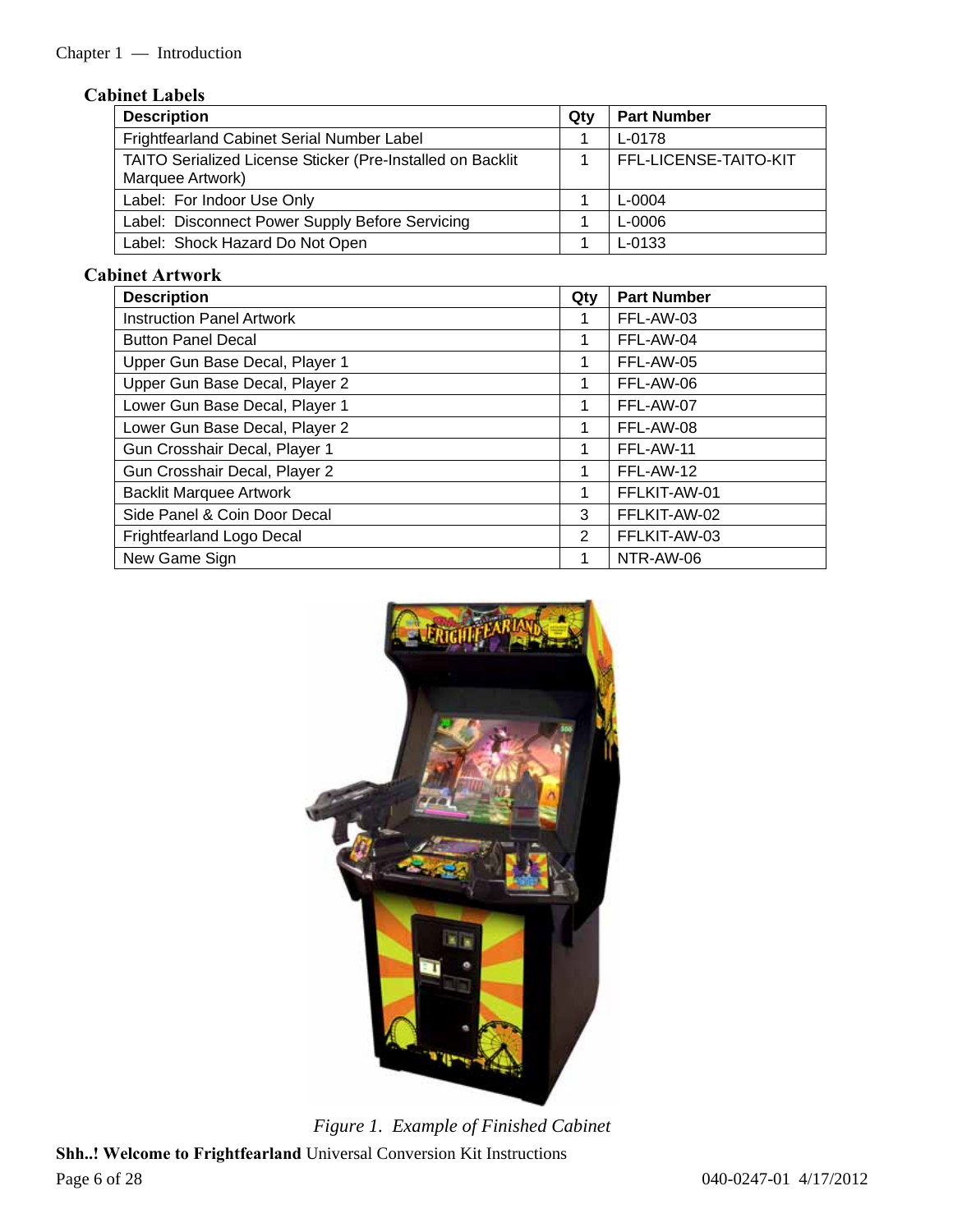## **1.3 Tools Required**

Tools needed may vary depending on cabinet used and component variations.

- Screwdriver with assorted bits, including medium Phillips head and T-10 & T-27 Torx<sup>®</sup> security bits
- Assorted nutdrivers and/or wrenches, including 11/32" & 7/16"
- Wire snips, stripper, and crimper
- Exacto<sup>®</sup> knife
- Assorted cable ties and/or clips for securing wires
- 4-1/2" Hole Saw or Jig Saw to cut hole for Ventilation Fan
- Drill with assorted bits, including 1" or larger,  $\frac{1}{4}$ " and  $\frac{7}{32}$ "
- Black paint (if you wish to touch up cabinet or paint underside of control panel)
- Vinyl Application Squeegee (or Similar Tool) for Smoothing Decals

## **1.4 General Conversion Steps**

This document provides general guidelines for converting your cabinet. Your steps may vary depending on the cabinet used.

- Remove old wiring and electronics (keep power distribution, grounds, coin door harness, and any other components you wish to use) and clean the cabinet
- Mount Control Panel Base
- Assemble Control Panel
- Install new wiring, PCB, and System Computer
- SVGA Systems Only: Install SVGA Version of the software
- Install artwork
- Calibrate guns and test game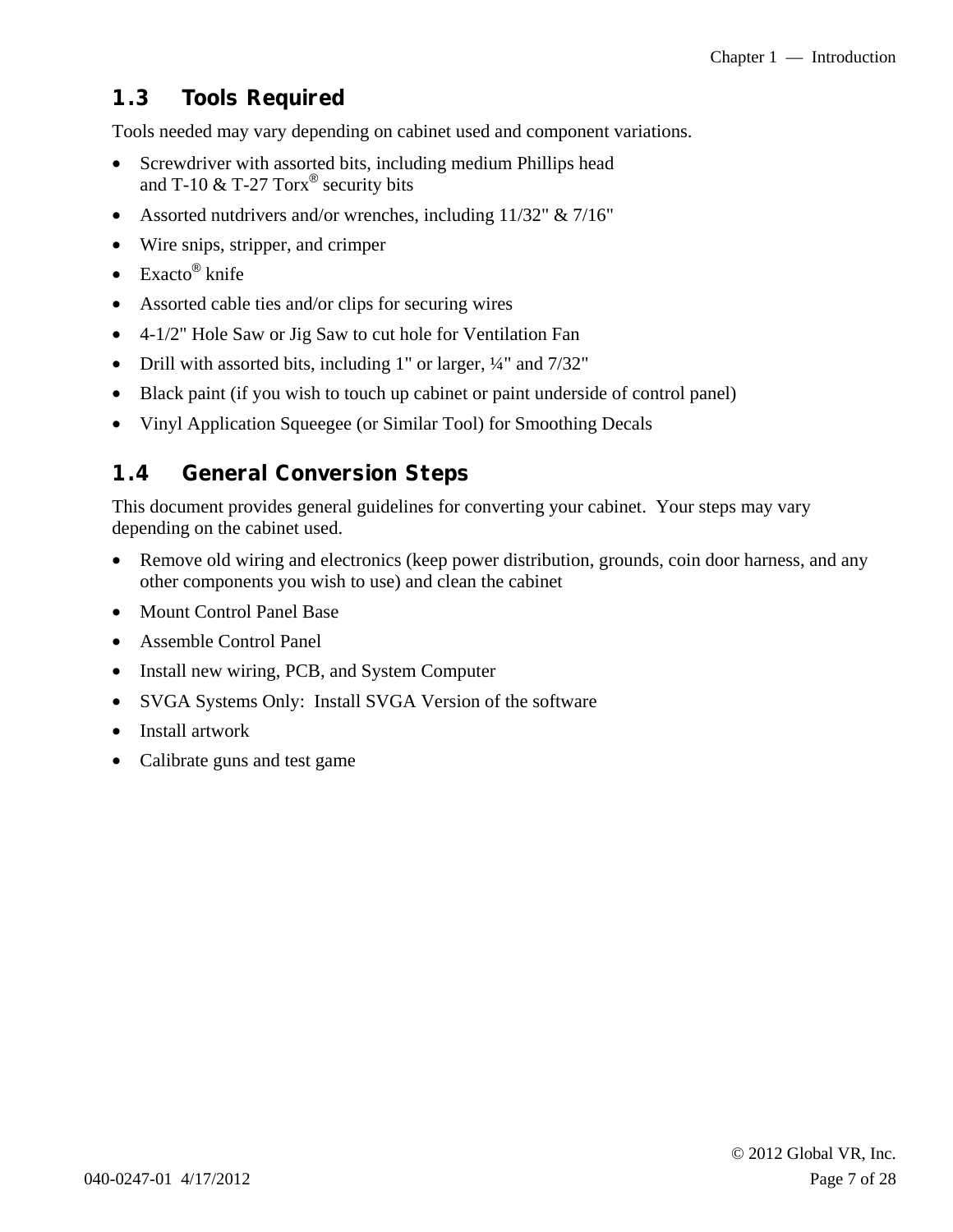## **Chapter 2 — Conversion Procedure**

This document provides general guidelines for converting your cabinet. Your exact steps will vary depending on the cabinet used.

**Please heed all Warnings & Cautions on page 3.** 

## **2.1 Remove Old Components and Clean Cabinet**

**Important:** The **Shh..! Welcome to Frightfearland** Conversion Kit uses the existing Power Distribution Wiring. Be sure to leave AC (and DC if applicable) power wiring in place.

- 1. Turn off the cabinet and disconnect the AC power cord.
- 2. Remove the old electronics and harnesses from the cabinet. Leave power wiring in for lighting, coin mechs, and dollar bill validator (if installed) in place.

**Note:** If your existing Audio Amp provides acceptable stereo sound quality and uses a standard 3.5 mm mini phone plug for audio input, you can keep your audio wiring intact and connect the audio out from the computer to the existing Audio Amp.

Keep any reusable cable clips and ties for securing the new wiring.

3. Remove any artwork that is not in good condition, and any proprietary labeling from the cabinet. Clean the cabinet well so the new artwork will adhere properly. You may wish to apply a fresh coat of black paint to the cabinet.

## **2.2 Set Up the AC Power**

The kit uses an AC power strip/surge suppressor to power all components in the cabinet. If you wish, you can splice the power strip/surge suppressor to your existing AC power distribution. The steps below provide a quick and easy method for setting up AC power.

- 1. Route your existing cabinet power cord to the inside of the cabinet and connect it to the power strip.
- 2. Route the power cord from the power strip out of the cabinet. This will now be the cabinet power cord.
- 3. Secure the power strip inside the cabinet using the strip of adhesive Velcro from the kit.

### **2.3 Install Earth/Ground Harness**

Secure the terminal with multiple wires on the Earth Ground Cable (Part # 115-0099-01) to the ground lug on the AC power plate (or another secure earth ground in the cabinet).

The cable has four more terminals. Two must connect to the ground lugs on the gun assemblies, one should connect to the GVRI/O Mini PCB, and the other can be used to ground the coin door or CRT monitor as needed. (It is very important that the coin door and CRT monitor are properly grounded.)

**Note:** Ground connections to the Guns and GVRI/O Mini PCB are described later in this document.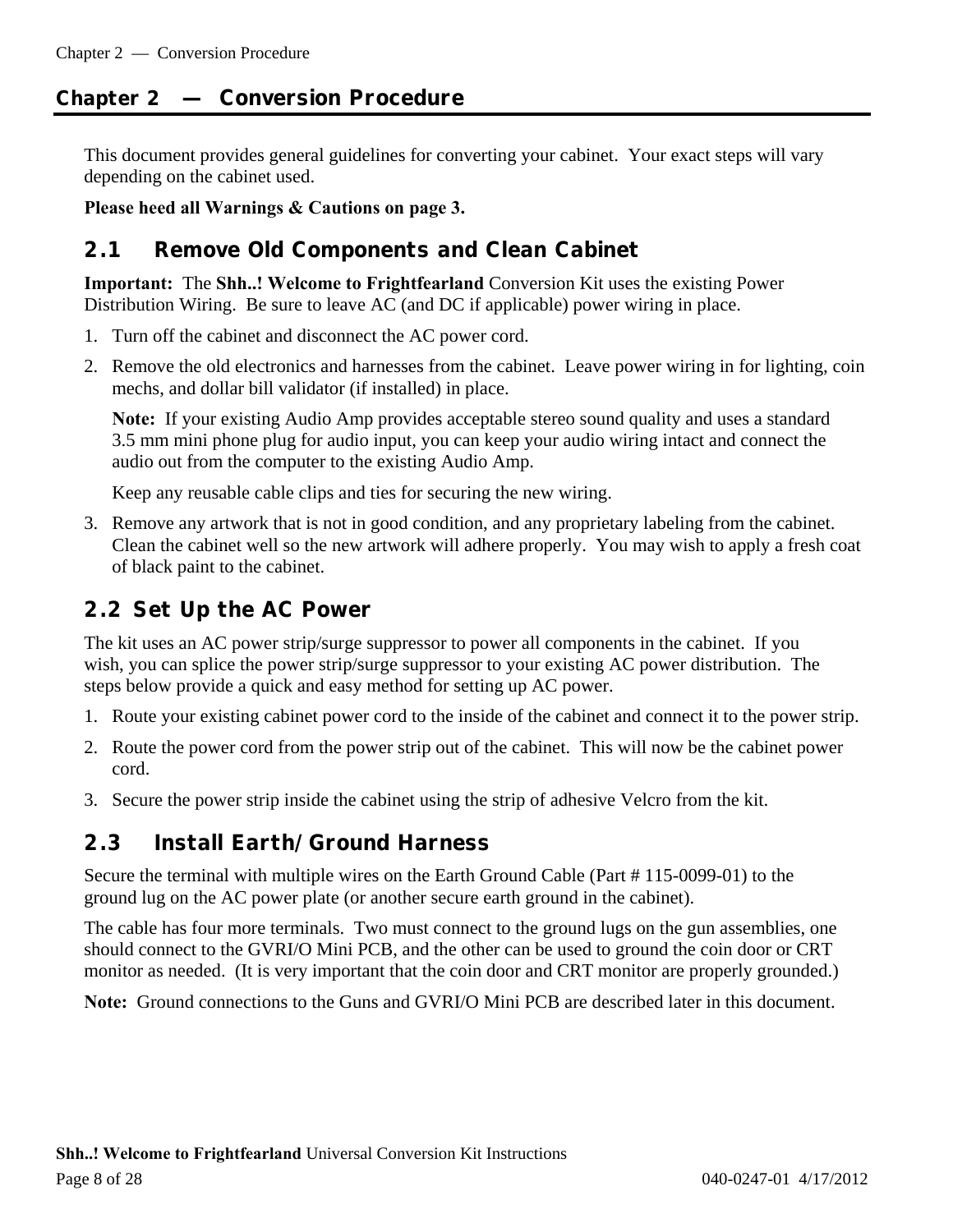## **2.4 Install the Control Panel Base**

The exact procedure for mounting the control panel to the cabinet will vary depending on your cabinet. You may need to alter the existing woodwork to properly mount the control panel. Test fit all components before securing the Control Panel Base in place.

A level control panel is recommended for optimal gameplay. For cabinets with a sloping control panel, such as many golf and bowling cabinets, refer to the document *Leveling a Sloped Control Panel for Frightfearland* (Part #: 040-0251-01), included in the kit.

Refer to Figure 2 and be sure to consider the following points:

- GLOBAL VR recommends bolting the control panel to a flat surface using the four (4)  $\frac{1}{4}$ -20 x 2" bolts with two flat washers and Kep nut included in the kit. If this does not work with your cabinet you may use a different method.
- Make sure that the area below each gun is clear. This general area is shown in Figure 2.
	- The holes labeled "Holes for Gun Mounting Posts" in Figure 2 are for the four threaded mounting posts on each gun. You will need to thread washers and nuts on these mounting posts. (The posts are not long enough to extend through two sheets of wood.)
	- − The area labeled "Opening for Clearance Under Gun" in Figure 2 must be clear for the gun harnesses and gun base.
- The gun harnesses will extend through the holes in the control panel and must be routed into the cabinet. You may need to cut holes in the cabinet to route these harnesses.
- The two control base covers in the kit are provided to cover the area below the guns, with the mounting posts and harnesses, once the guns are installed. The way the covers are installed will vary depending on how far the control panel base extends beyond the width of the cabinet. You may prefer to improvise different covers for this area.
- The plastic Control Panel Housing fits around the wooden Control Panel Base like a glove. Make sure there is adequate clearance for the housing and the guns.
- Make sure that the angle and distance between the guns and monitor will allow both players to shoot at all areas of the monitor.
- Make sure that you have a good location to drill a hole for the Start Button Harness near the center of the Control panel Base.
- You may wish to paint areas of the underside of the control panel that will be visible with black paint.

Once you are satisfied with the placement of components, perform the following steps:

- 1. Drill four (4) ¼" holes through the wood control panel and the flat surface below.
- 2. Insert a ¼-20 x 2" bolt in each hole, with a flat washer above and below the surface, and secure it with a Kep nut.
- 3. Drill a hole, 1" diameter or larger, near the center of the control panel for the Start Button Harness.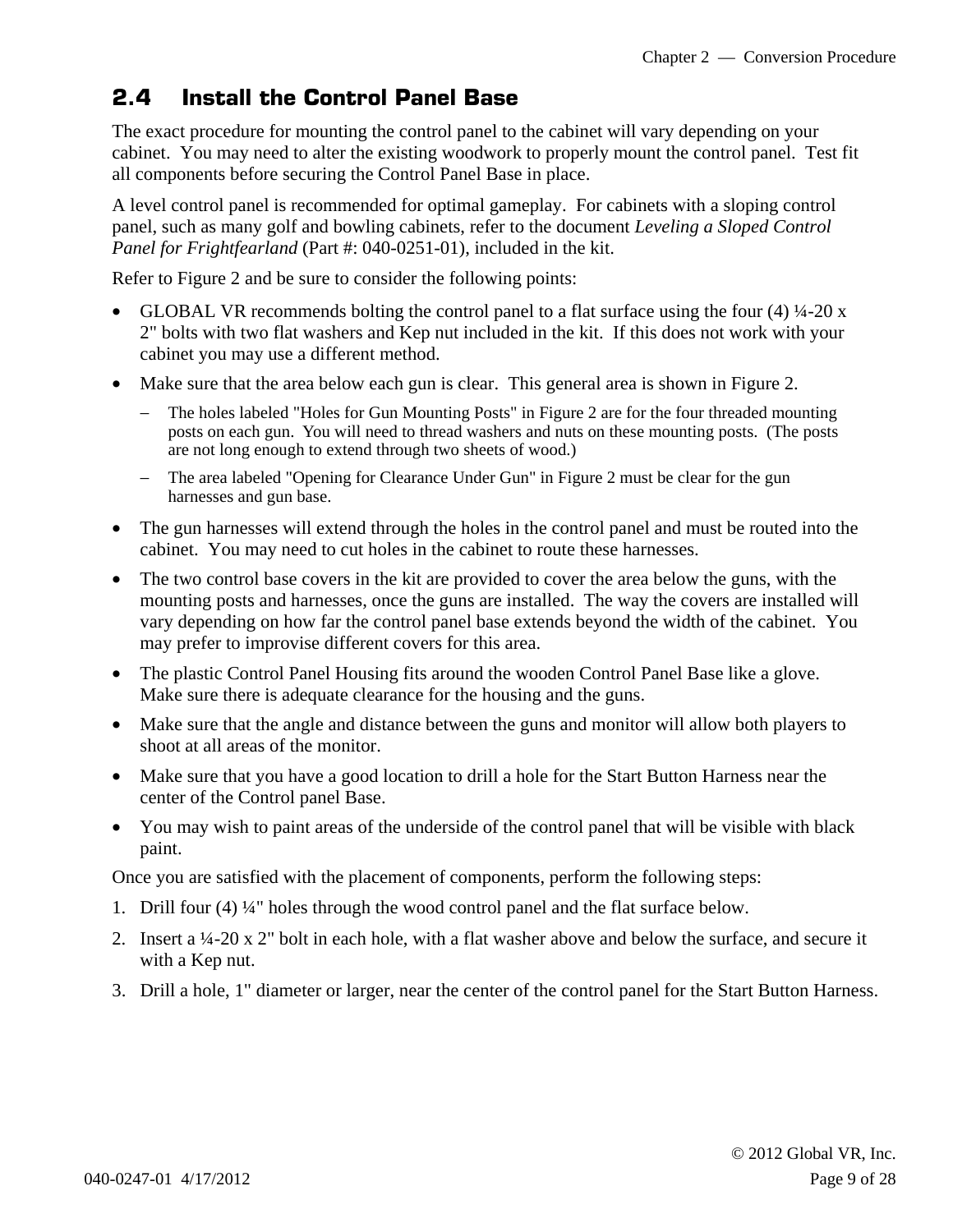#### Chapter 2 — Conversion Procedure



*Figure 2. Control Panel Base* 

## **2.5 Assemble the Control Panel**

**Note:** Some assembly steps in this section may have been performed before the kit shipped. Refer to Figure 4 for a picture of a finished control panel.

- 1. Install the Instruction Panel Artwork in the plastic Control Panel Housing with four (4) #8-32  $\frac{x}{4}$ " black pan head tamper-proof screws with black flat washers. (If desired, you can install LED Lighting to the Control Panel Base under the Instruction Panel for backlight illumination.)
- 2. Apply the Button Panel Decal to the Control Panel Housing.
- 3. Refer to Figure 3 and Figure 4, and install the Player 1 (red) and Player 2 (blue) Start Buttons and micro switches into the Control Panel Housing.
- 4. Connect the Start Button Harness (Part # 115-0096-01) to the button connectors, referring to Figure 3 and the labels on the harness connectors. Below is a key to the labels:

| Label              | <b>Description</b>         | <b>Wire Color</b>    |
|--------------------|----------------------------|----------------------|
| ST1 SW             | START 1 Signal             | White / Black stripe |
| ST1 GRND           | START 1 Ground             | Black / White stripe |
| LT1 12V            | <b>START 1 Lamp Power</b>  | Yellow               |
| LT1 GRND           | START 1 Lamp Ground        | Black / White stripe |
| ST <sub>2</sub> SW | START 2 Signal             | White / Brown stripe |
| ST2 GRND           | START 2 Ground             | Black / White stripe |
| LT2 12V            | <b>START 2 Lamp Power</b>  | Yellow               |
| LT2 GRND           | <b>START 2 Lamp Ground</b> | Black / White stripe |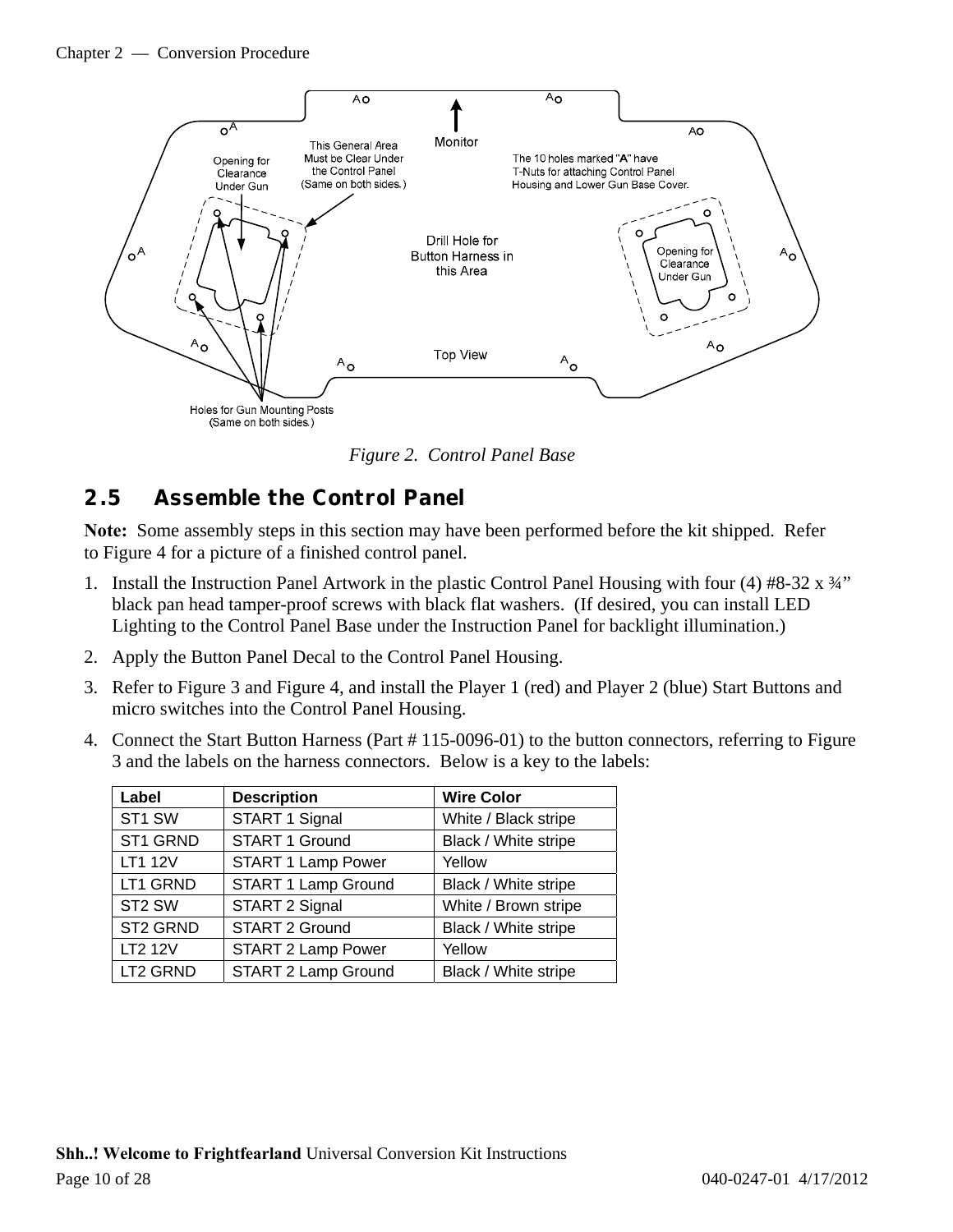

*Figure 3. Start Button Assembly* 



*Figure 4. Finished Control Panel* 

- 5. Place the plastic Control Panel Housing over the wood Control Panel Base and route the Start Button Harness into the cabinet.
- 6. Secure the plastic Control Panel Housing to the T-Nuts installed in the Control Panel Base with the eight (8) ¼-20 x 3/4" black pan head screws with black flat washer and lock washer. (Install with lock washer first and flat washer against the plastic.)
- 7. Slide each gun into the Control Panel Housing as shown in Figure 5 and place it on the Control Panel Base with the threaded mounting studs extending through the holes in the wood. Secure each gun below the Wood Control Panel Base with four  $(4)$   $\frac{1}{4}$ -20 Kep nuts with flat washers.
- 8. Secure a terminal on the Earth Ground Cable (Part # 115-0099-01) to the ground lug on the base plate of each gun with the #8-32 Kep nut already installed.
- 9. Route the gun harnesses into the cabinet. If needed, install each Control Base Cover in place to cover the area below the guns and secure with black wood screws and fender washers.
- 10. Apply the Decals to the Gun Base Covers as shown in Figure 5.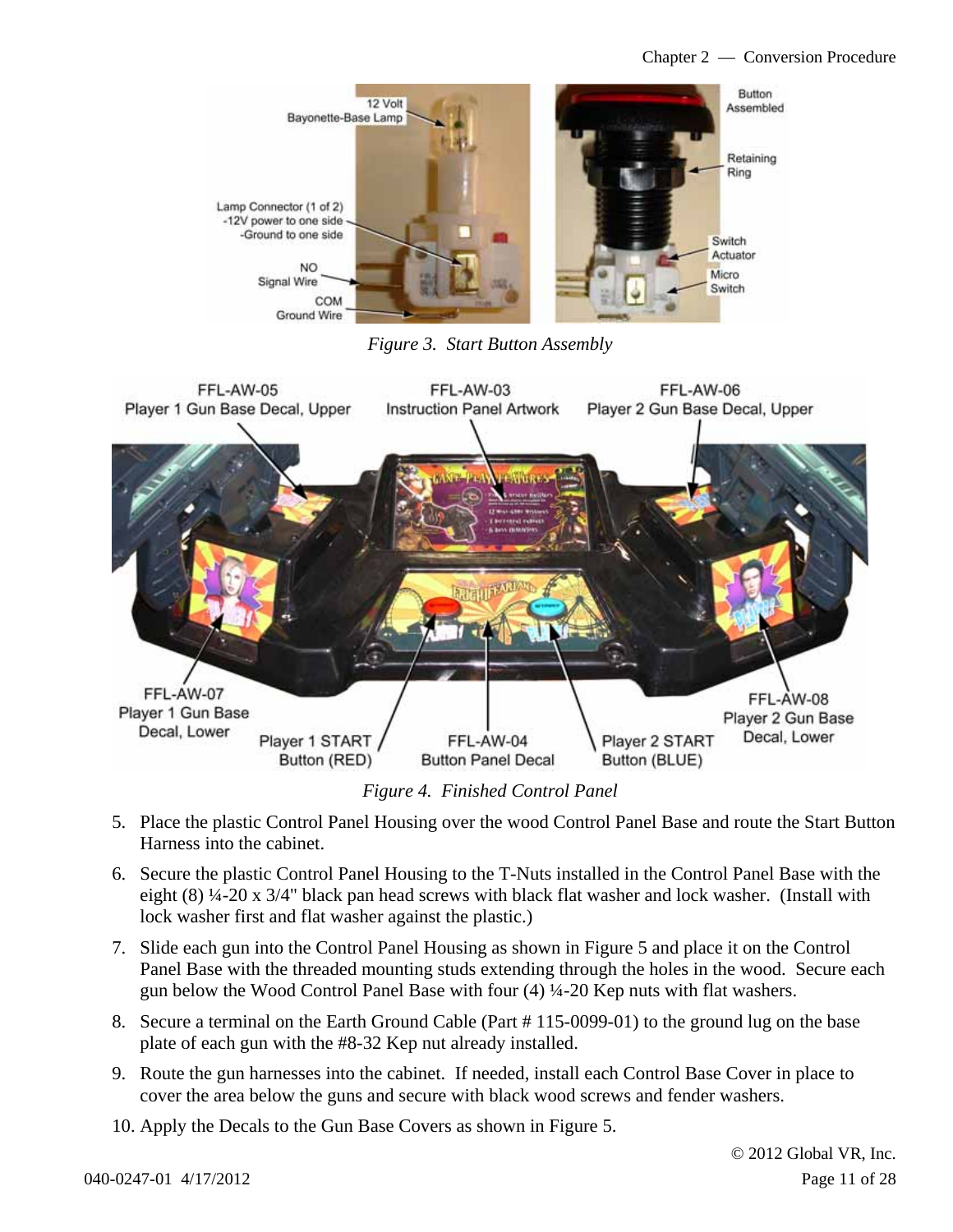- 11. Secure each Upper Gun Base Cover to the Control Panel Housing using two (2)  $#8-32 \times 34$ " black tamper-proof pan head screws with #8 flat washers, and one  $(1)$  ¼-20 x ¼" black tamper-proof pan head screw with ¼" lock washer and flat washer.
- 12. Secure each Lower Gun Base Cover to the Control Panel Housing using three (3) #8-32 x ¾" black tamper-proof pan head screws with #8 flat washers.
- 13. Apply gun Crosshair Decals as shown in Figure 5: **Red Decal Player 1**, **Blue Decal Player 2**.



*Figure 5. Install Guns & Gun Base Covers* 

## **2.6 Install the +12/+24 VDC Power Supply**

The +12/+24 VDC Power Supply provides 24 VDC power to the guns and 12 VDC power to the GVR I/O Mini PCB.

If the cabinet has an existing +5/+12 VDC power supply, GLOBAL VR recommends that you use it to power the GVR I/O Mini PCB and any other applicable components. You **must** keep the existing power supply if your cabinet has a 5-Volt Coin Door.

Refer to Figure 6 for a diagram of connections to the Power Supply.

- 1. Connect the Gun Power Harness (Part # 115-0097-01) to the power supply terminals as follows:
	- **● Black Wire: GND ● Yellow Wire: +12V ● Red Wire: +24V**
- 2. Connect the Gun Power Harness to the corresponding connectors from the guns.
- 3. If you are using the +12/+24 VDC Power Supply to provide +12 VDC to the GVRI/O PCB, connect the +12 VDC Harness (Part # 115-0079-01) to the power supply terminals as follows:
	- **● Black Wires (Both): GND ● Yellow Wire: +12V ● Red Wire: Not Used**
- 4. Connect the AC Power Harness (Part # 115-0008-01) to the power supply terminals as follows:
	- **● Green Wire: FG ● Black Wire: AC L ● White Wire: AC N**
- 5. Locate the mounting bracket packaged with the power supply and secure it to the power supply with the included screws.
- 6. Install the Power Supply in a location where there is good air circulation and the harnesses will reach the components. Secure it in place using the mounting bracket and two (2) #8 x 5/8" woodscrews.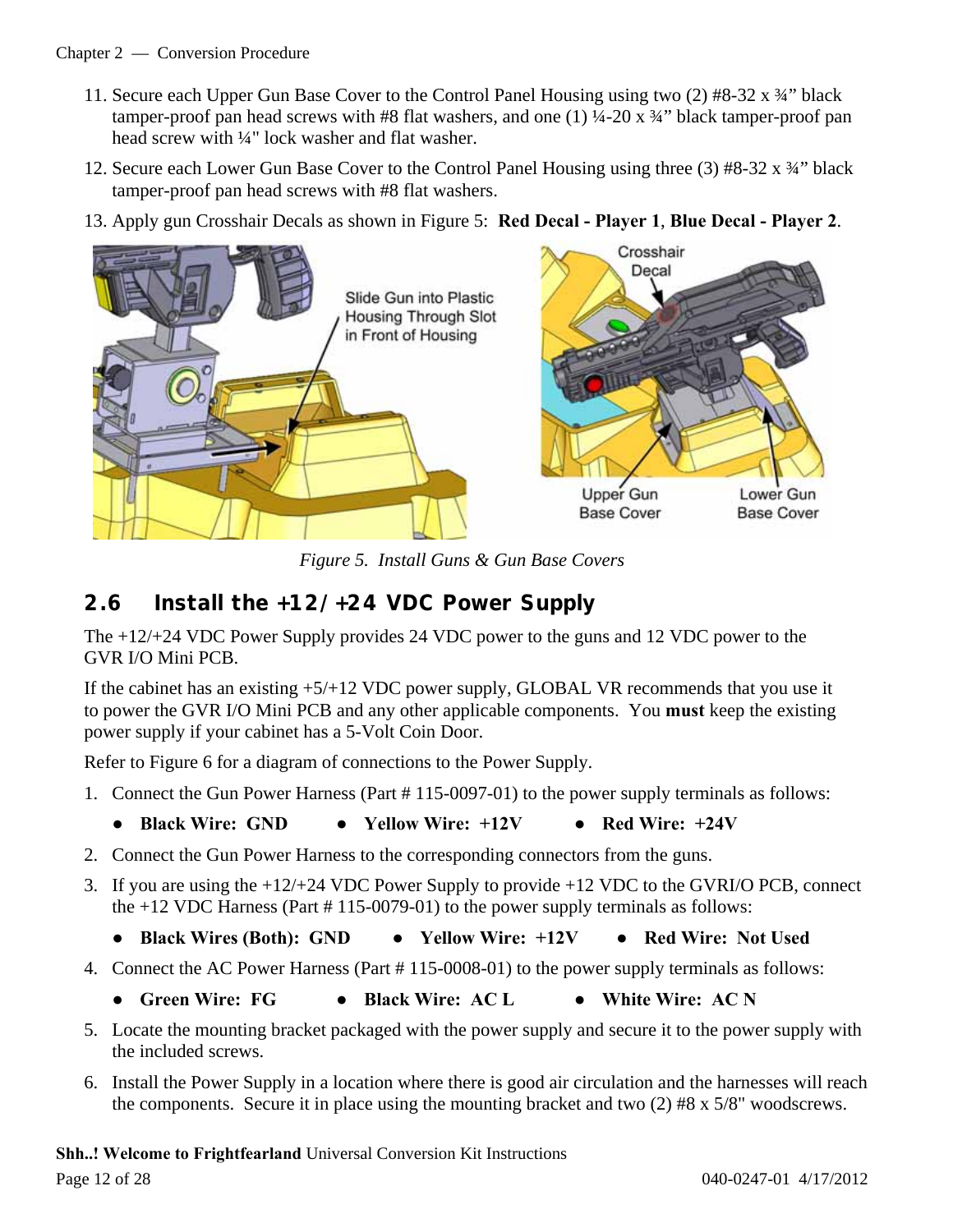

*Figure 6. +12/+24 VDC Power Supply Connections* 

## **2.7 Install the Ventilation Fan**

The cabinet must have adequate ventilation to prevent the system computer from overheating. Do the following to install the ventilation fan from the kit in the back of the cabinet:

**Note:** A 12-volt fan, powered by the DC power supply, can be used but may cause audio noise.

- 1. Install the fan behind existing ventilation holes, or cut a 4.5" diameter hole in the back of the cabinet. Use the included grill as needed. Using the fan as a template, drill four 7/32" holes for the fan mounting bolts. Secure the fan to the cabinet with four (4) #8-32 x 3" screws with two #8 flat washers and Kep nuts. (Place a flat washer on each side of the fan.)
- 2. Connect the power cord to the fan and the AC power strip.
- 3. If the fan is in the lower part of the cabinet, make sure it draws air **into** the cabinet. If the fan is in the upper part of the cabinet, make sure it blows air **out of** the cabinet.



*Figure 7. Installing the Ventilation Fan*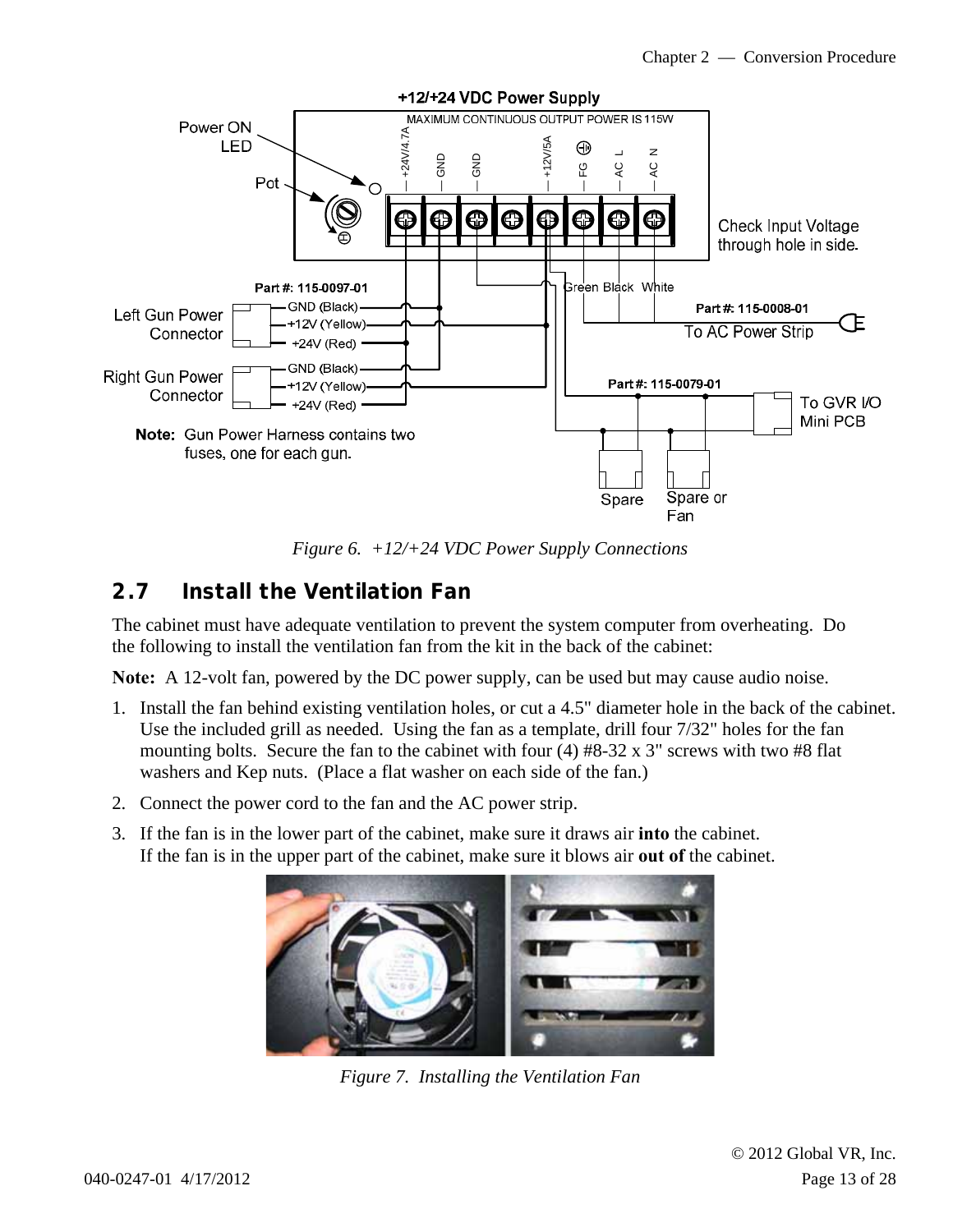## **2.8 Install the Computer**

**Important:** The computer comes with the HD version of the software pre-installed. If your cabinet has an SVGA (CRT) monitor, you will need to install the SVGA version of the software. Refer to *Frightfearland Software Restore Guide for Kit Systems* for complete instructions. Keep the software disks in case you need to re-install the software in the future.

- 1. Place the computer in the cabinet so that there is at least a 6-inch clearance in front so the DVD-ROM drive can open. If possible, place the computer so that you can reach the rear panel connectors through the back door, and the DVD-ROM drive through the coin door.
- 2. The computer should be placed against the side wall. If a cleat along the bottom of the cabinet prevents putting the computer firmly against the wall, install a piece of wood of the same width to support the top of the computer and keep it from wobbling sideways. For extra protection, you can install a sheet of dense packing foam under and at the side of the computer.
- 3. Refer to Figure 8 for an example of how to secure the computer with the mounting strap. Using two (2) #10 x 3/4" wood screws with fender washers, secure the ends of the strap as close as possible to the top and side of the computer. Make sure the two parts of the strap are lined up so they will buckle near the center of the computer. Buckle and tighten the strap.



*Figure 8. Securing the Computer*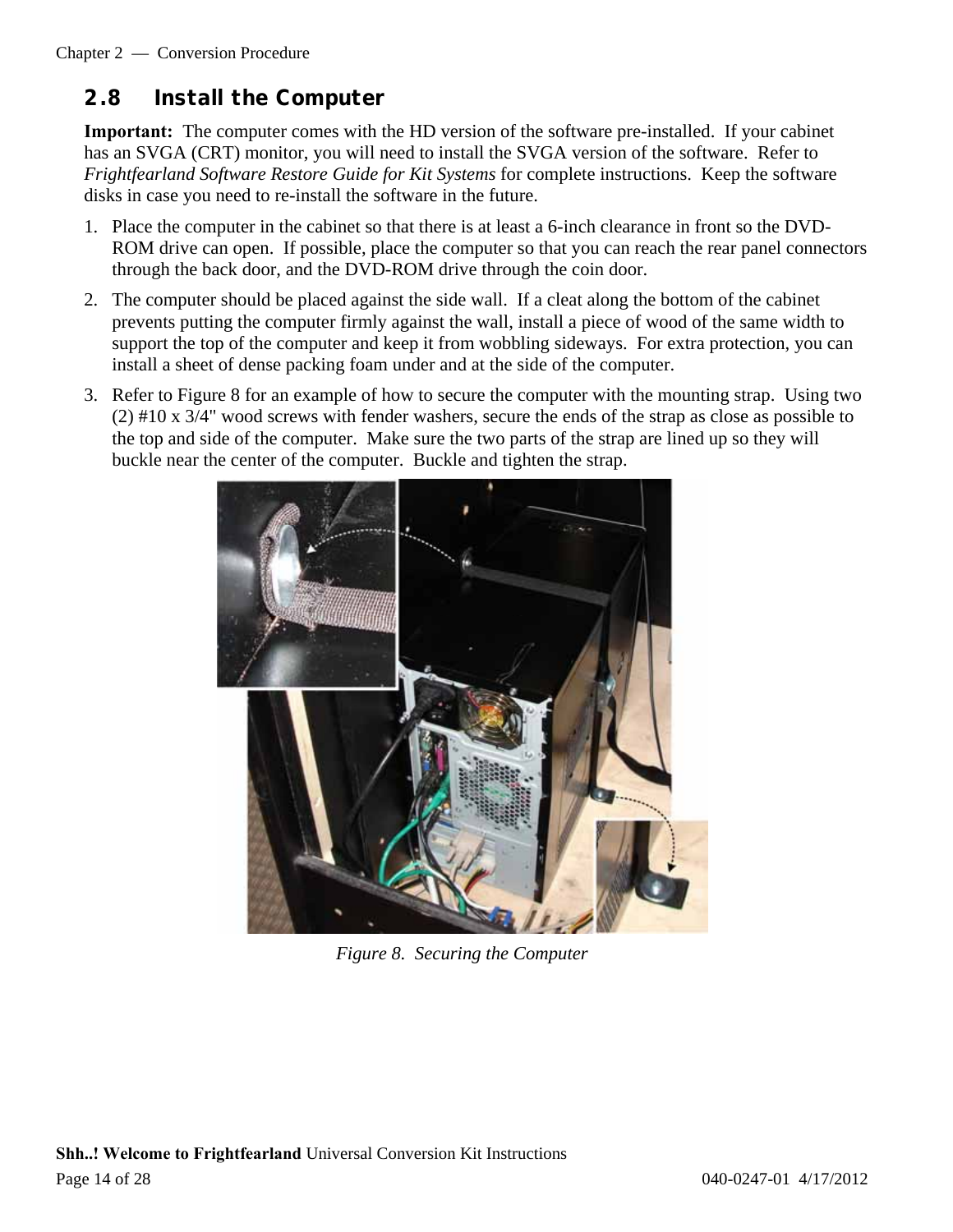## **2.9 Install Operator Button Panel and Connect Coin Door**

Refer to Figure 13 on page 24 to see how the operator buttons and coin door components connect to the Main Harness from the kit.

If your cabinet already has an Operator Button Panel with four buttons, you may be able to connect directly to the Main Harness in the kit. In most cases you will need to use the Operator Button Panel and harness from the kit, and splice the leads to the coin door components as described in the table below.

- 1. Connect the 9-pin Molex connector from the Operator Button Panel harness to the corresponding connector on the main harness (Part # 115-0095-01).
- 2. Connect the 6-pin Molex connector from the Operator Button Panel harness to the corresponding connector on the main harness.

**Important:** If your coin door has 5-volt lamps or coin counter you must connect them to  $+5$  VDC from your existing power supply and connect only the ground leads on the harness from the kit.

- 3. Splice the leads on the Operator Button Panel harness to the appropriate coin door components using the butt splices from the kit or your preferred splicing method.
- 4. Use adhesive Velcro to secure the Operator Button Panel to a convenient location inside the coin door.

| Label         | <b>Description</b>         | <b>Wire Color</b>     |
|---------------|----------------------------|-----------------------|
| 12V Lamp*     | +12 VDC to Coin Lamps      | Yellow                |
| 12V CC*       | +12 VDC to Coin Counter    | Red                   |
| <b>GND CC</b> | <b>Coin Counter Ground</b> | White / Brown stripe  |
| Switch GND    | Coin Mech Ground           | Black / White stripe  |
| Lamp GND      | Coin Lamp Ground           | Black / White stripe  |
| Coin 1        | Coin 1 Signal              | White / Red stripe    |
| Coin 2        | Coin 2 Signal              | White / Orange stripe |

\*If your coin door uses +5 VDC coin counter and lamps, do not connect these leads.

### **2.10 Install the GVRI/O Mini PCB**

The GVRI/O Mini PCB routes all signals between the controls and System Computer, and also contains the Audio Amp. The PCB requires +12 VDC power through a 4-pin PC Power Connector.

- 1. Find a good location in the cabinet to mount the GVRI/O Mini PCB. Make sure that all harnesses will reach the PCB and the PCB will not be exposed to excessive heat. (If you install on a wall, placing the PCB so the USB connector faces up will help keep the USB cable securely connected.)
- 2. Mount the PCB with the plastic feet from the kit, securing a terminal of the Earth Ground Cable (Part # 115-0099-01) under one of the screws so it is between the screw head and the PCB.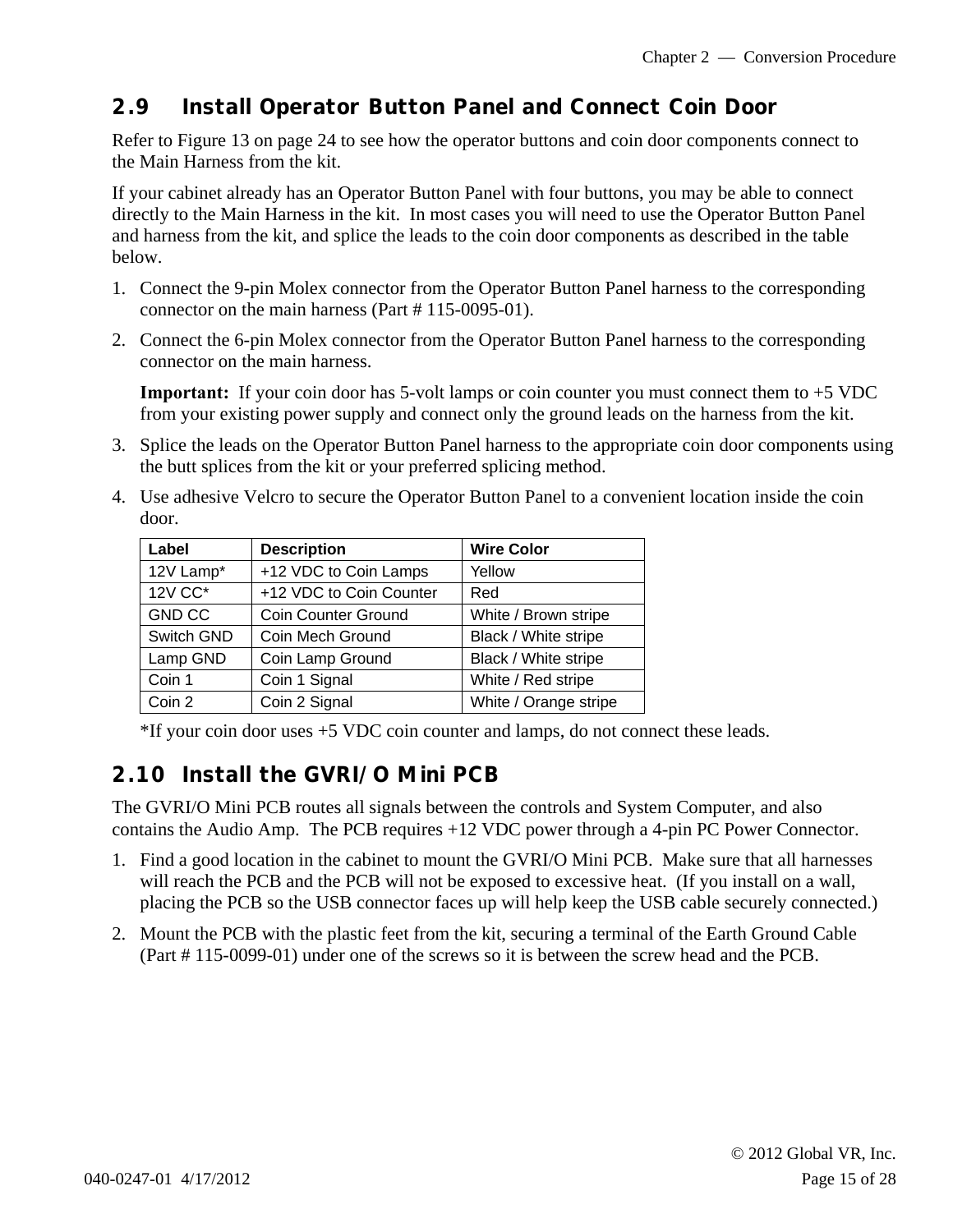## **2.11 Make Remaining Connections**

**Caution:** Power must be **OFF** when making connections.

**Note:** Connectors on the GVRI/O Mini PCB are keyed to accept only the correct connector.

Refer to Figure 9 for connections to the GVRI/O Mini PCB. Also see Figure 13 and Figure 14 on pages 23 and 25 for detailed wiring diagrams. Refer to Figure 15 on page 26 for a diagram of ports on the back of the computer.



*Figure 9. GVRI/O Mini PCB, Version 04* 

- 1. Verify that the Ground Cable (Part # 115-0099-01) is secured to the following:
	- Secure earth ground (usually on AC power plate) − GVRI/O Mini PCB − Ground lug on mounting plate of each gun
- 2. Make sure the coin door and CRT monitor (if used) are properly grounded.
- 3. Make sure a jumper is installed at position 2 of **J5** on the GVRI/O Mini PCB.
- 4. Connect the Main Harness (Part # 115-0095-01) as follows:
	- a. Connect the **START BUTTONS** connector of the Main Harness to the Start Button Harness.
	- b. Connect **J7** of the Main Harness to **J7** on the GVRI/O Mini PCB.
	- c. Connect **J8** of the Main Harness to **J8** on the GVRI/O Mini PCB.
	- d. Connect **J9** of the Main Harness to **J9** on the GVRI/O Mini PCB.
	- e. Connect **J10** of the Main Harness to **J10** on the GVRI/O Mini PCB.
- 5. Connect a 4-Pin PC Power Connector from the DC Power Harness to **J2** on the GVRI/O Mini PCB.
- 6. Connect the Audio Harness (Part # 115-0100-01) to the speakers and **J4** on the GVRI/O Mini PCB.
- 7. Connect the USB cable (Part # USB-AB06MM) from the first (left-hand) PCI USB port in the computer to **J1** on the GVRI/O Mini PCB. (**Do Not** use a motherboard USB port to prevent static shock to the PCB.)

**Shh..! Welcome to Frightfearland** Universal Conversion Kit Instructions Page 16 of 28 040-0247-01 4/17/2012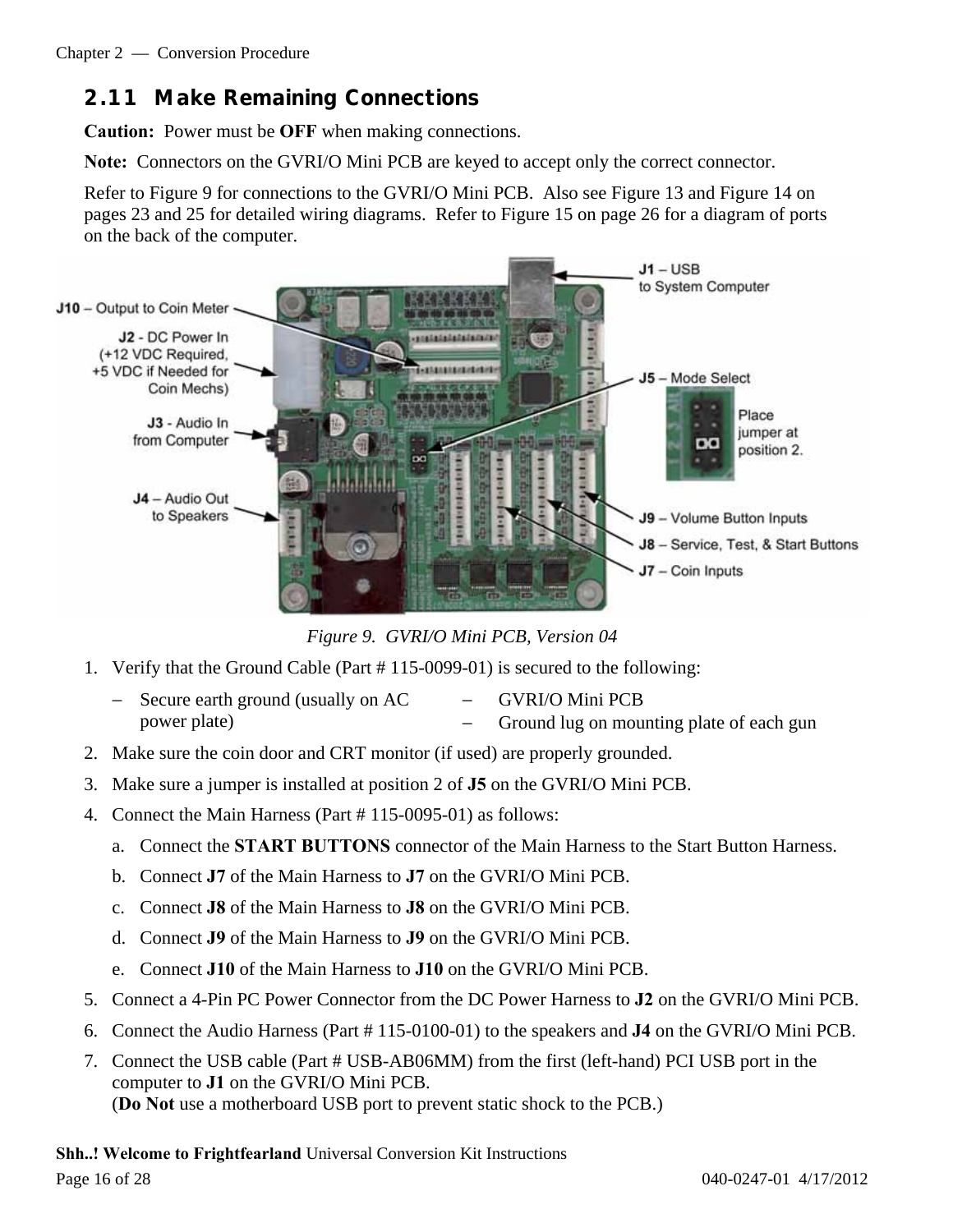- 8. Connect the 3.5 mm audio cable from the **Green** audio out port on the computer to **J3** on the GVRI/O Mini PCB (or to the existing audio amp if you are using it).
- 9. Connect the VGA, DVI, or HDMI cable from the monitor to the video card in the computer. For VGA monitors, use the VGA-to-DVI Video Adapter from the kit.

**Important:** Do not use the motherboard video ports or you will get poor-quality video.

- 10. Connect a USB Extension Cable (Part # USB-EXT-6) to each gun cable and then connect the cable from **Player 1 gun** to the second USB port from the left, and **Player 2 gun** to the third USB port from the left on the PCI USB card in the computer. (**Do Not** use motherboard USB ports to prevent static shock.)
- 11. Connect the computer power cord to the computer and the AC power strip.
- 12. Use wire ties to secure the cables and harnesses in the cabinet. Make sure wires are positioned where they will not be pinched or pulled. If you left old harnesses in the cabinet that are no longer used, bundle and tie them out of the way.

**Note:** The technical part of the conversion is now complete. You can power on and test the cabinet now, as described in Section 2.13.4 on page 19.

## **2.12 SVGA (CRT) Games Only**

If your game has an SVGA (CRT) monitor, install the SVGA version of the software as described in *Frightfearland Software Restore Guide for Kit Systems*. Computers ship with the HD software installed. If you run the HD version of the software on an SVGA monitor, you will see a blank screen.

### **2.13 Apply Remaining Artwork and Labels**

Install the artwork and labels as described in the subsections that follow. See Figure 10 on page 18 for an example of a finished cabinet.

#### **2.13.1 Apply the Cabinet Decals**

- 1. Refer to Figure 10 on page 18 and position a Side Panel & Coin Door Decal on each side of the cabinet so it is straight and in the same position on both sides. If the cabinet has carriage bolts on the sides, avoid applying the decals over the carriage bolts. Peel off the backing paper and apply the decal, carefully pushing out any air bubbles.
- 2. Use a new Exacto knife to trim any excess material from the decal, using the outside edge of the cabinet as a guide.
- 3. Apply a Logo Decal to each side panel in a visibly pleasing location.
- 4. Trim the remaining Side Panel & Coin Door Decal to fit the front of the cabinet around the coin door, as shown in Figure 10.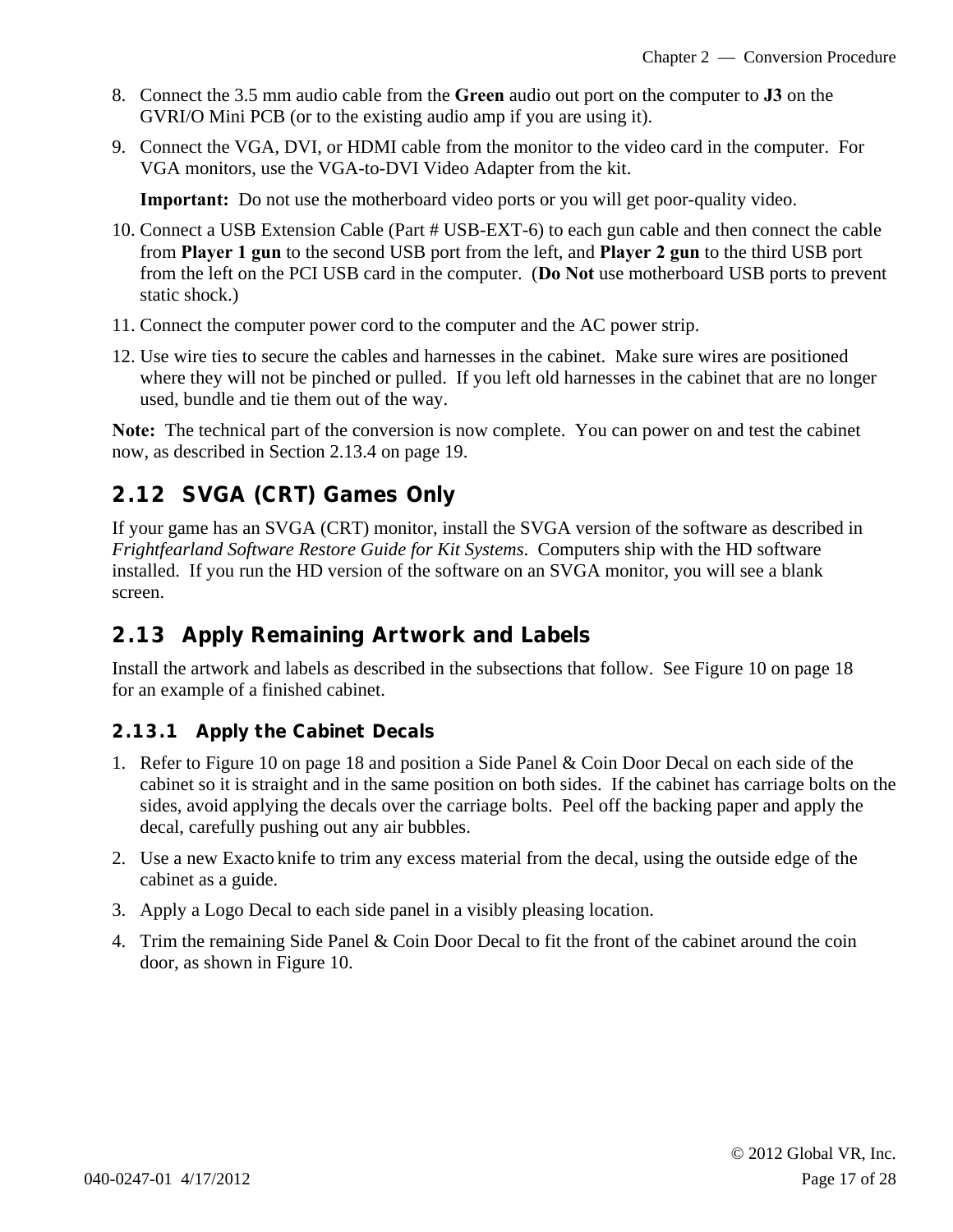

**Shh..! Welcome to Frightfearland** Universal Conversion Kit Instructions Page 18 of 28 040-0247-01 4/17/2012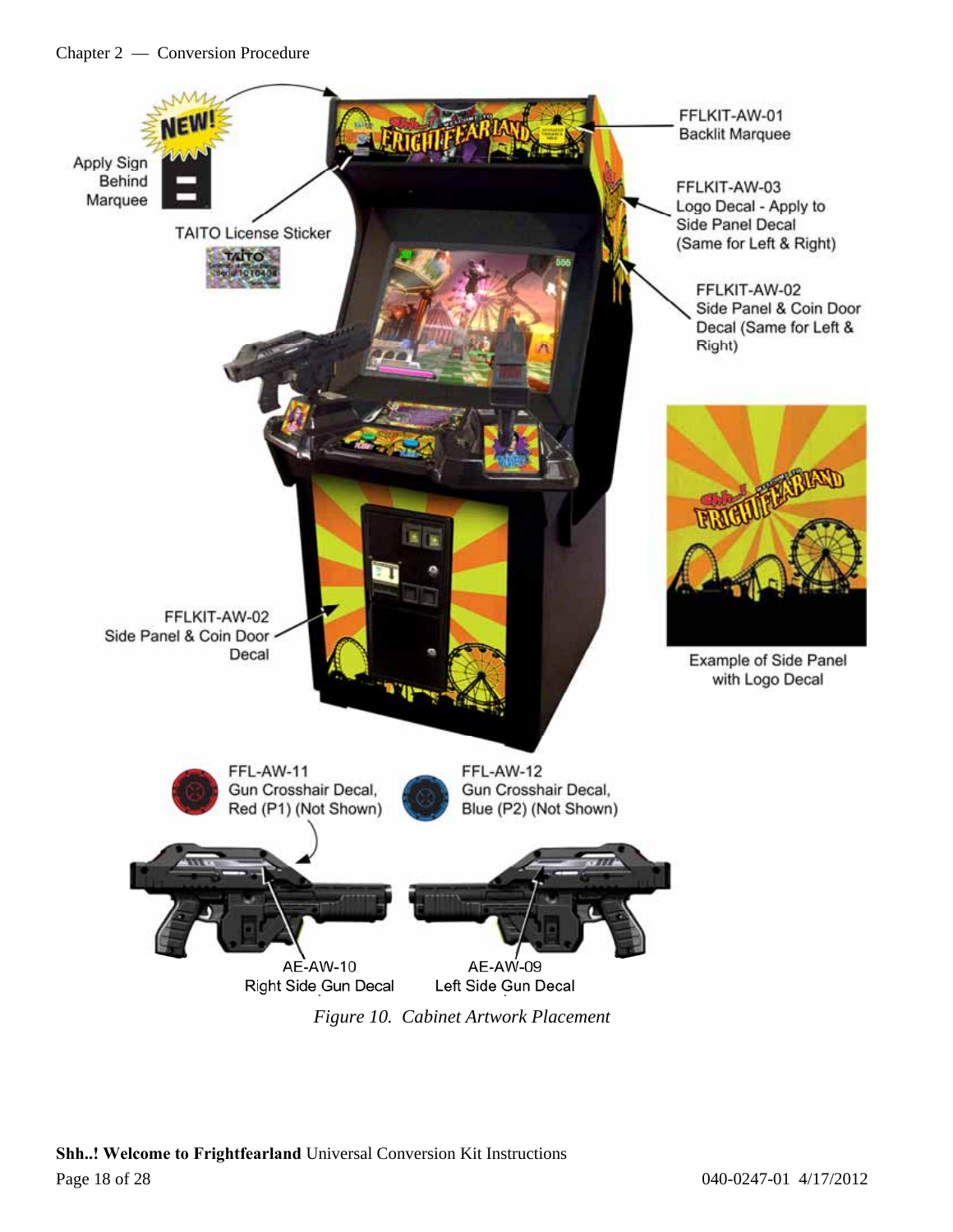#### **2.13.2 Install the Marquee Artwork**

The TAITO Serialized License Sticker is pre-applied to the marquee artwork. This sticker must be clearly visible from the front of the cabinet or your game will not be legal.

- 1. Remove the screws for the top bracket that holds the marquee glass and artwork to the cabinet, and remove the glass and old artwork. (This step may vary depending on the cabinet used.)
- 2. Clean both sides of the marquee glass.
- 3. Use the glass as a guide to trim the graphic to fit the marquee, making sure the TAITO Serialized License Sticker is intact and will be clearly visible once the marquee is installed.
- 4. Re-install the glass with the new artwork, and re-install the top bracket.

#### **2.13.3 Apply the Rear Cabinet Labels**

Place the serial number and safety labels on the back of the cabinet as described below:

- 1. Place the Cabinet Serial Number sticker in the upper left-hand area. (You will need this number if you contact GLOBAL VR Service.)
- 2. Place the FOR INDOOR USE ONLY, DISCONNECT FROM POWER SUPPLY BEFORE SERVICING, and SHOCK HAZARD labels just above the cabinet rear door.
- 3. Place the 110 VOLTS label close to where the AC power cord enters the cabinet.



#### **2.13.4 Install the New Game Sign**

Install the New Game Sign from the kit behind the marquee or the monitor so the "NEW" starburst is visible above the cabinet.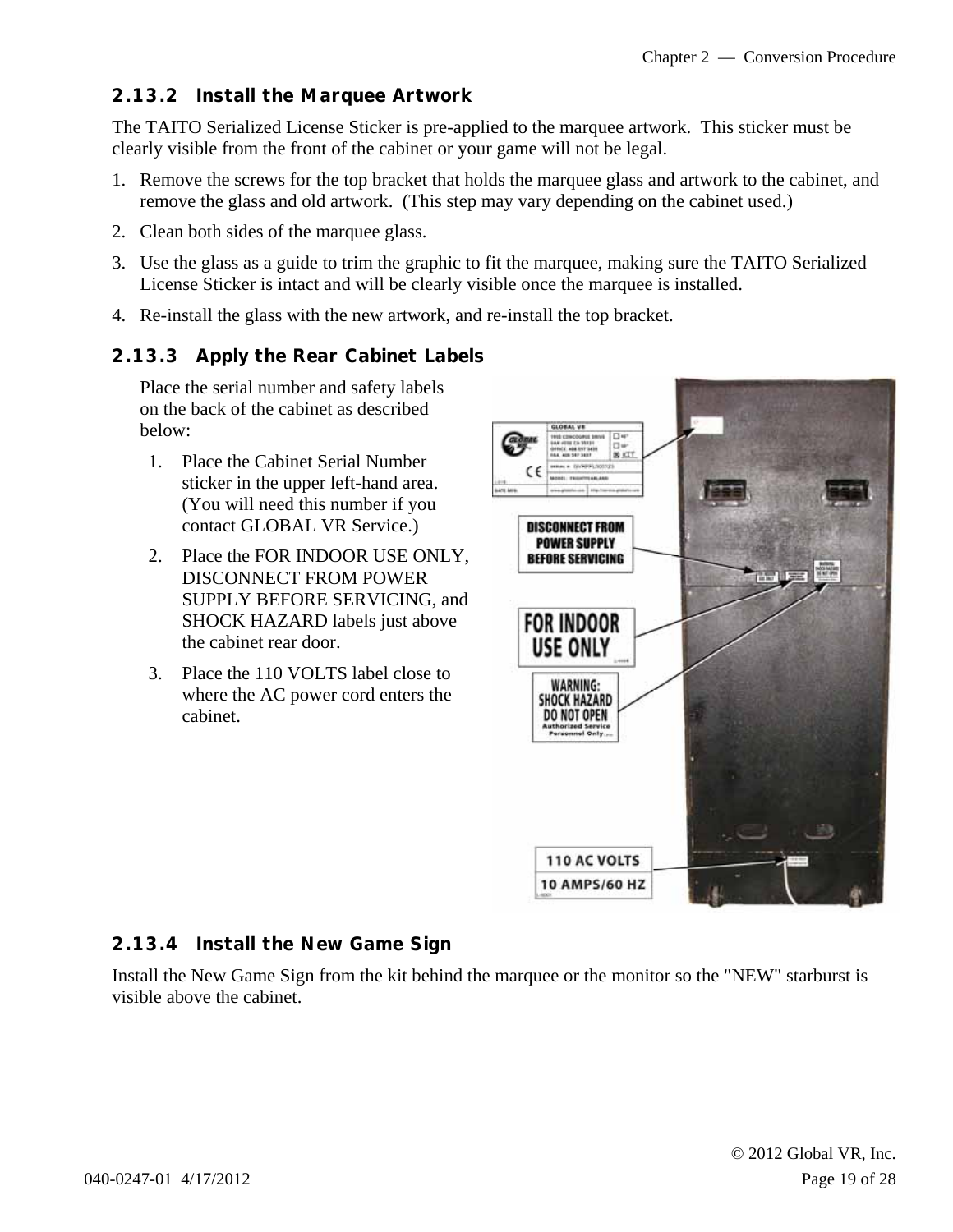## **Test and Set Up the Game**

Before powering the cabinet ON for the first time, please verify that all connections are correct and secure.

- 1. Connect the AC power cord to an AC outlet. Power ON the cabinet and verify that the Attract Mode starts and runs properly. Follow onscreen prompts as applicable to set date and time and calibrate the guns.
- 2. Press the **Test** button on the operator button panel to open the Operator Menu.

**Note:** Refer to the Operation Manual for detailed information on using the Operator Menus to test and set up the game.

- 3. Select **I/O Check** from the **Test Mode** menu, and then test each item on the **Input Check** and **Output Check** menus**.** If a button or other control is not working, or the wrong onscreen item responds, make sure the wires are connected correctly.
- 4. Select **Screen Check** to view cross hatch and color bars screens to help you adjust the monitor.
- 5. Select **Sound Options** to verify each speaker is working and adjust the volume.
- 6. Select **Game Options** and **Coin Options** to set up pricing, and other gameplay features.
- 7. Calibrate the guns as described in the next section.
- 8. Select **Game Mode** to return to the game, and then play a game to verify proper operation.

#### **2.13.5 Gun Calibration**

If a gun has not been calibrated the message "NOT CALIBRATED PLEASE CALIBRATE" will appear on the Gun Check screen, as shown for P2GUN (Player 2 Gun) in Figure 11.

**Note:** If the gun harnesses are swapped (pressing START 1 initiates calibration for Gun 2, and vice versa) you can swap the guns in the software by selecting **GUN I/O SWAP** from the GAME OPTIONS Menu so the guns are correct in game play.

Do the following to calibrate a gun:

- 1. Press the Operator Test Button to open the Operator Menu, and then navigate to the Gun Check screen.
- 2. At the Gun Check screen, press the **START** button for the gun you wish to calibrate.
- 3. The message "∗Shoot Here" will appear in the upper left corner of the screen. Move the gun to the farthest up and left travel position and squeeze the trigger.
- 4. The message "∗Shoot Here" will appear in each corner in turn; point the gun toward that corner and squeeze the trigger.
- 5. Repeat for the other gun.
- 6. Press the Operator TEST button to save the calibration settings and exit.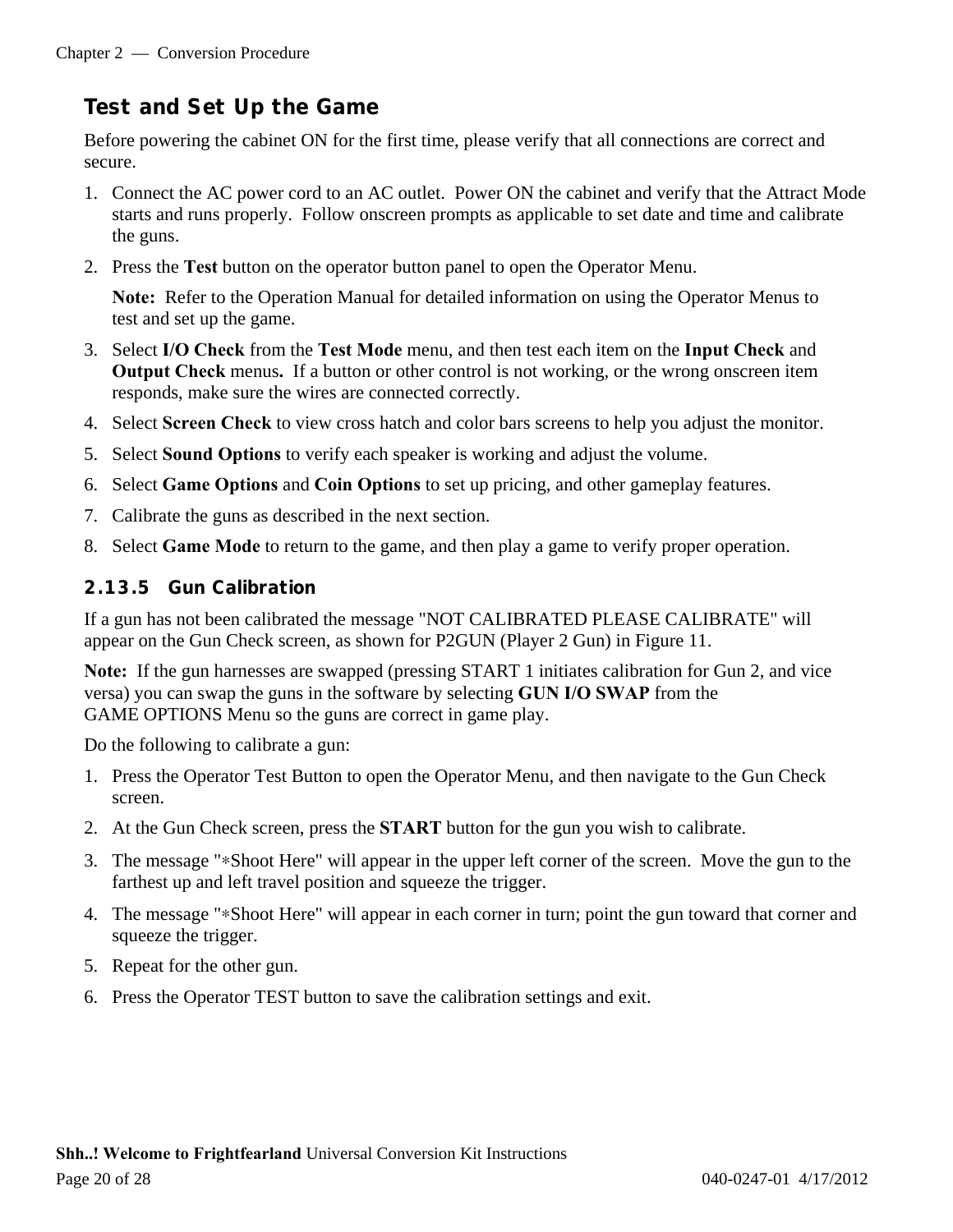|              | <b>GUN CHECK</b>                   |                                                                     |  |  |  |  |
|--------------|------------------------------------|---------------------------------------------------------------------|--|--|--|--|
|              | P1GUN<br>RAW X [13888]<br>Y [4895] | P2GUN<br>RAW X [112648]<br>Y [ 4608]                                |  |  |  |  |
|              |                                    | <b>NOT CALIBRATED</b><br><b>PLEASE CALIBRATE</b>                    |  |  |  |  |
|              |                                    | P1 GUN CALIBRATION : START 1<br><b>P2 GUN CALIBRATION : START 2</b> |  |  |  |  |
|              |                                    | SAVE AND EXIT : TEST SWITCH                                         |  |  |  |  |
| * SHOOT HERE | SHOOT HERE *                       |                                                                     |  |  |  |  |

|  | Figure 11. Gun Check Screens |
|--|------------------------------|
|  |                              |

\* SHOOT HERE

SHOOT HERE  $\, {\color{red}\star}$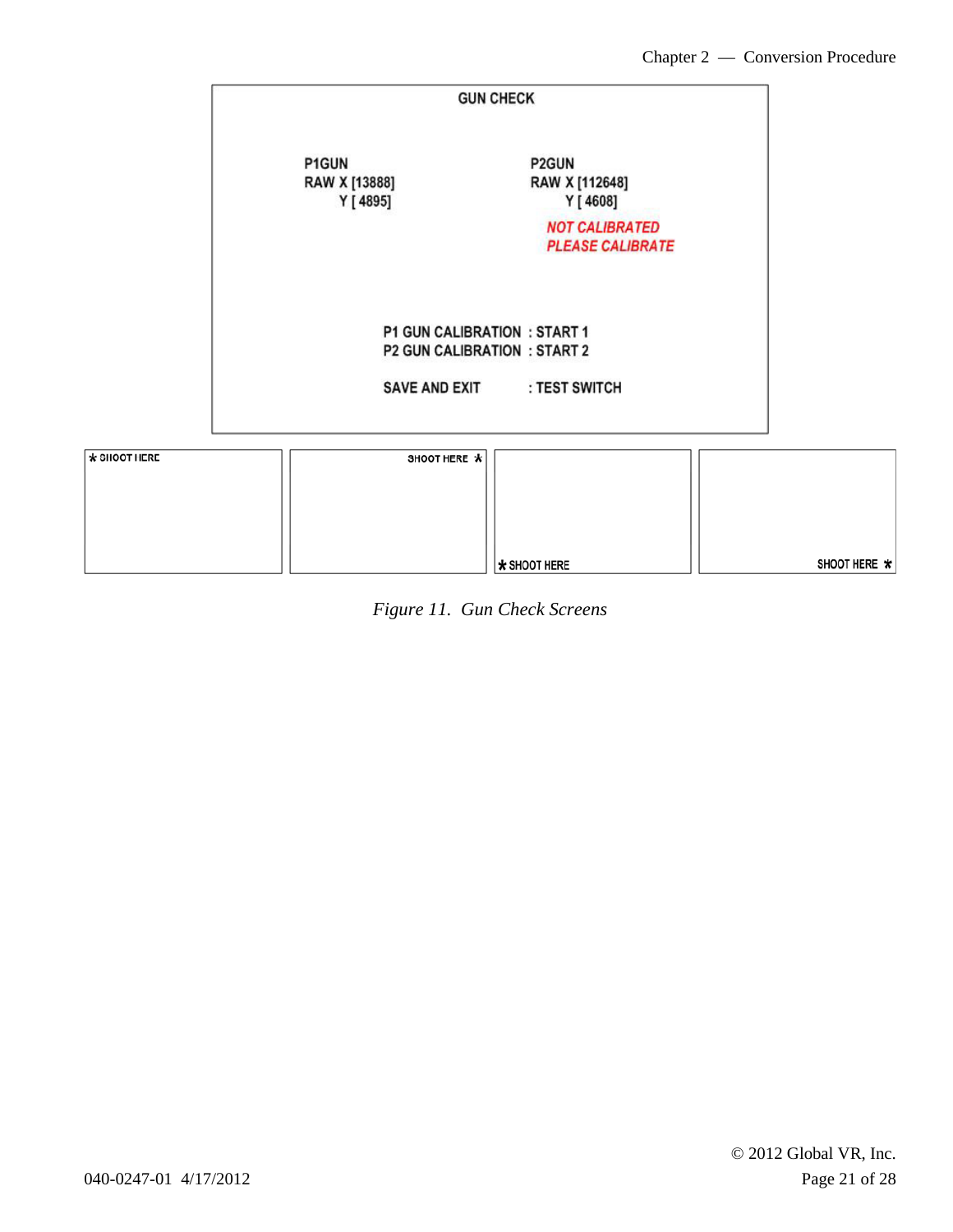## **Chapter 3 — Kit Troubleshooting**

This table lists issues that are most likely to occur after assembling a kit system. Please see *Troubleshooting* in the *Frightfearland Operation Manual for Kit Systems* for additional troubleshooting tables.

| Problem                                                    | <b>Possible Cause</b>                                                                | <b>Possible Solution</b>                                                                                                                                                                                                                                                                                                            |  |
|------------------------------------------------------------|--------------------------------------------------------------------------------------|-------------------------------------------------------------------------------------------------------------------------------------------------------------------------------------------------------------------------------------------------------------------------------------------------------------------------------------|--|
| No image on<br>monitor (SVGA<br>Systems only)              | HD software version<br>running on SVGA (CRT)<br>monitor or SVGA Patch<br>was not run | Install the SVGA version of the software as described in the<br>Software Restore Guide for Kit Systems. Computers ship<br>with the HD software installed. If you run the HD version of<br>the software on an SVGA (CRT) monitor, you will see a<br>blank screen.                                                                    |  |
|                                                            | No power to monitor                                                                  | Make sure the monitor is connected to AC power.                                                                                                                                                                                                                                                                                     |  |
|                                                            | Bad video cable                                                                      | Make sure the video cable is firmly connected to the monitor<br>and a port on the video card in the system computer and is<br>not kinked or frayed. Replace with new cable.                                                                                                                                                         |  |
| No audio                                                   | <b>Bad connections</b>                                                               | Make sure the audio cable is connected from the green<br>audio out port on the system computer to the GVRI/O Mini<br>PCB or separate audio amp.<br>Make sure speakers are properly wired to the GVRI/O Mini<br>PCB or separate audio amp.<br>Connect headphones the green audio out port to test audio<br>output from the computer. |  |
|                                                            | Volume set too low                                                                   | Set volume from Sound Options in the Operator Menu.<br>Check volume pot on separate audio amp if applicable.                                                                                                                                                                                                                        |  |
| Guns are not<br>working                                    | No power to guns                                                                     | Make sure the guns are properly connected to +12 and +24<br>VDC from the power supply and the power supply is<br>properly connected to AC power.<br>Make sure fuses in gun power harnesses are not blown.<br>Note: Gun lights require +12 VDC from the power supply.<br>Force-feedback requires +24 VDC from the power supply.      |  |
|                                                            | <b>Bad USB connection</b>                                                            | Make sure the guns are connected to PCI USB ports, not<br>motherboard USB ports. (Turn off cabinet before changing<br>USB connectors.)<br>Check connections to USB extension cables.                                                                                                                                                |  |
| Force-Feedback<br>recoil and LED flash<br>in the wrong gun | Gun wiring is reversed                                                               | To compensate, set GUN I/O SWAP to ON under Game<br>Options in the Operator Menu.                                                                                                                                                                                                                                                   |  |
| Start Buttons do not<br>work                               | <b>Bad connections</b>                                                               | Make sure wires are connected to the correct spades on<br>the button micro switches (see Figure 3). Check the Main<br>Harness connections to J8 on the GVRI/O Mini PCB and<br>the button harness.                                                                                                                                   |  |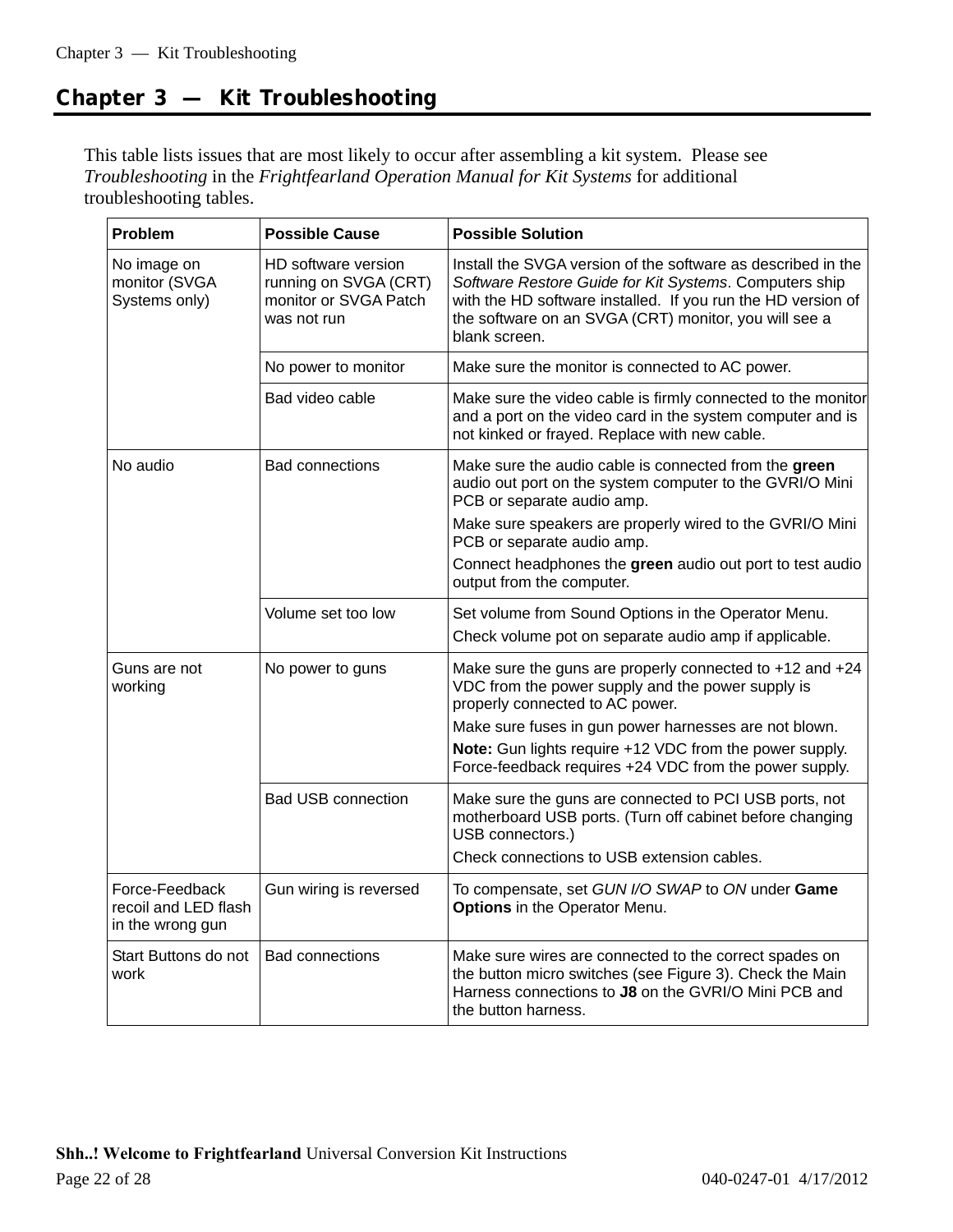

### **Chapter 4 — Diagrams and Schematics**

*Figure 12. Simplified Wiring Diagram*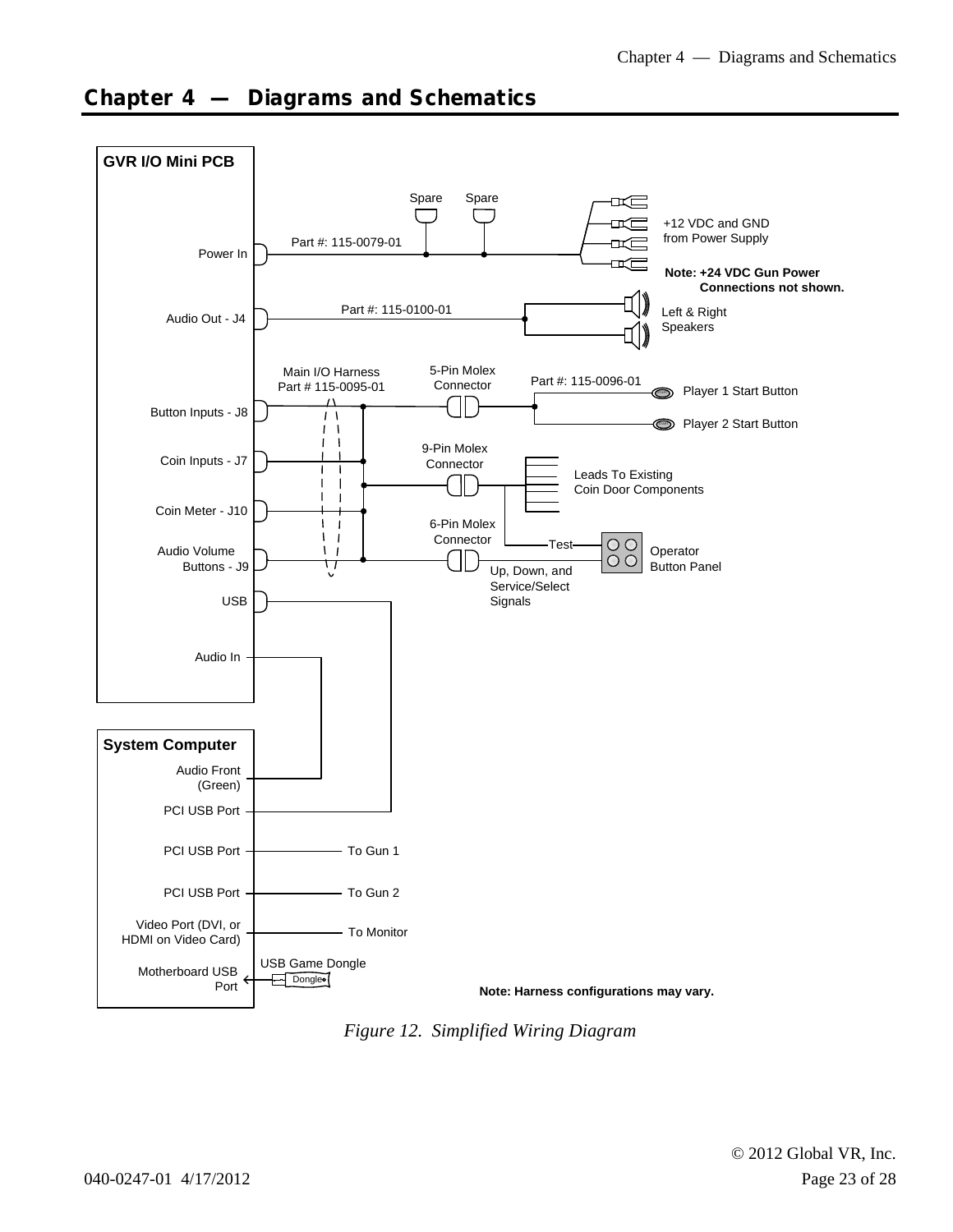

*Figure 13. GVRI/O Mini PCB Wiring Diagram* 

**Shh..! Welcome to Frightfearland** Universal Conversion Kit Instructions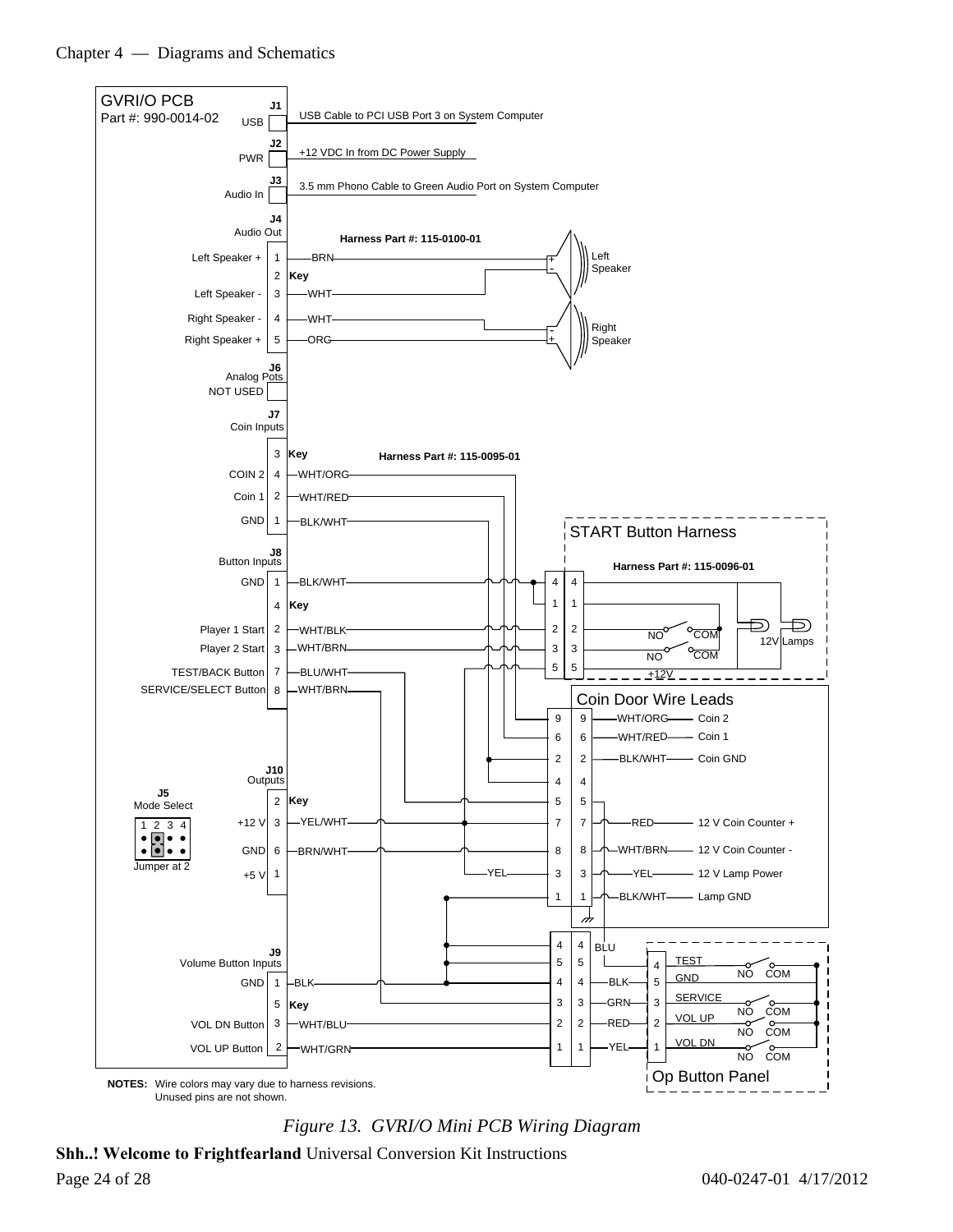

NOTE: Wire colors may vary due to harness revisions.

**Caution:** Disconnect power before changing any USB connections or you will damage the PCBs.

*Figure 14. Gun Wiring Diagram*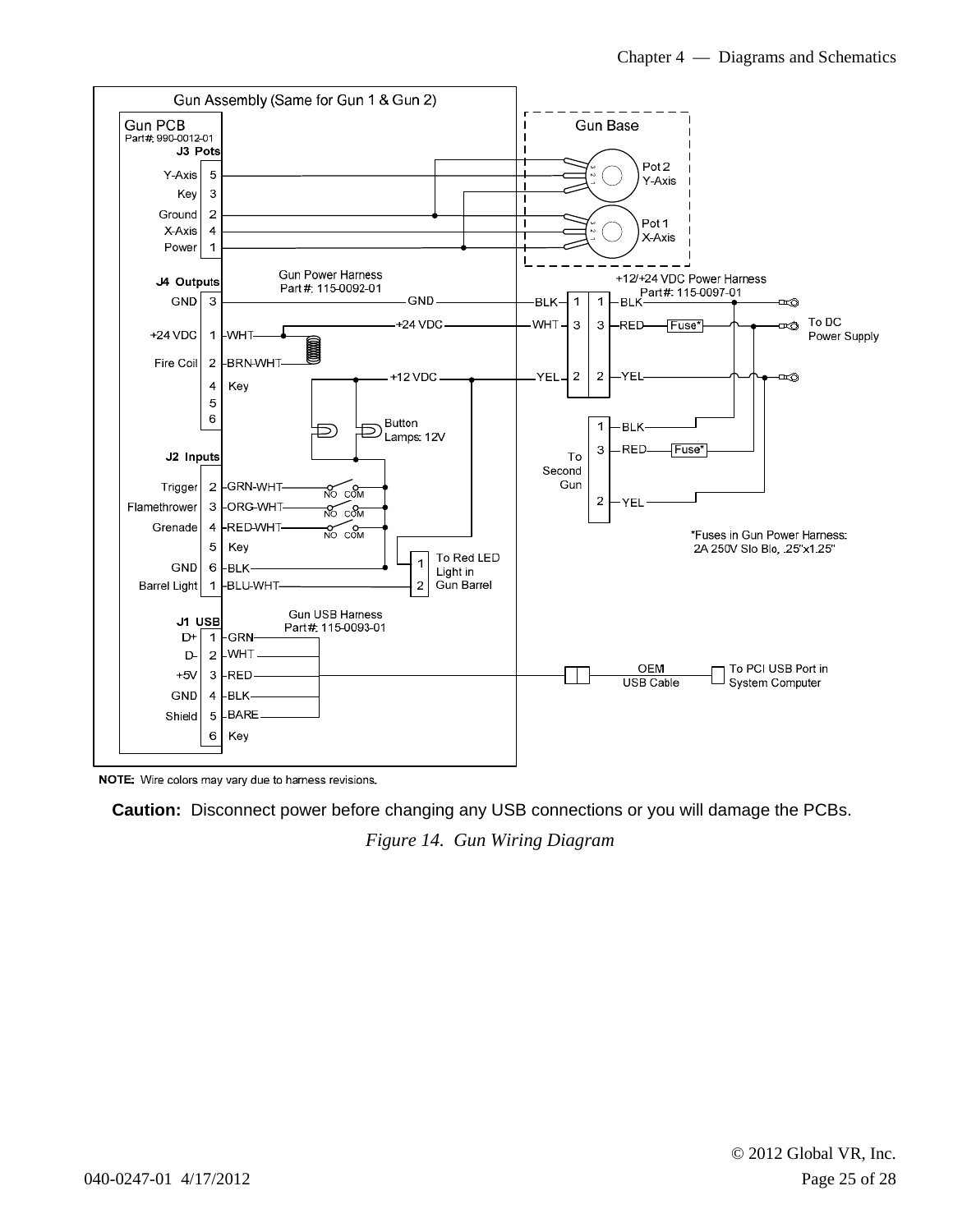

#### **PC Rear with Intel DG41TX Motherboard**

*Figure 15. Computer Rear Panel Diagram (DG41TX Motherboard)*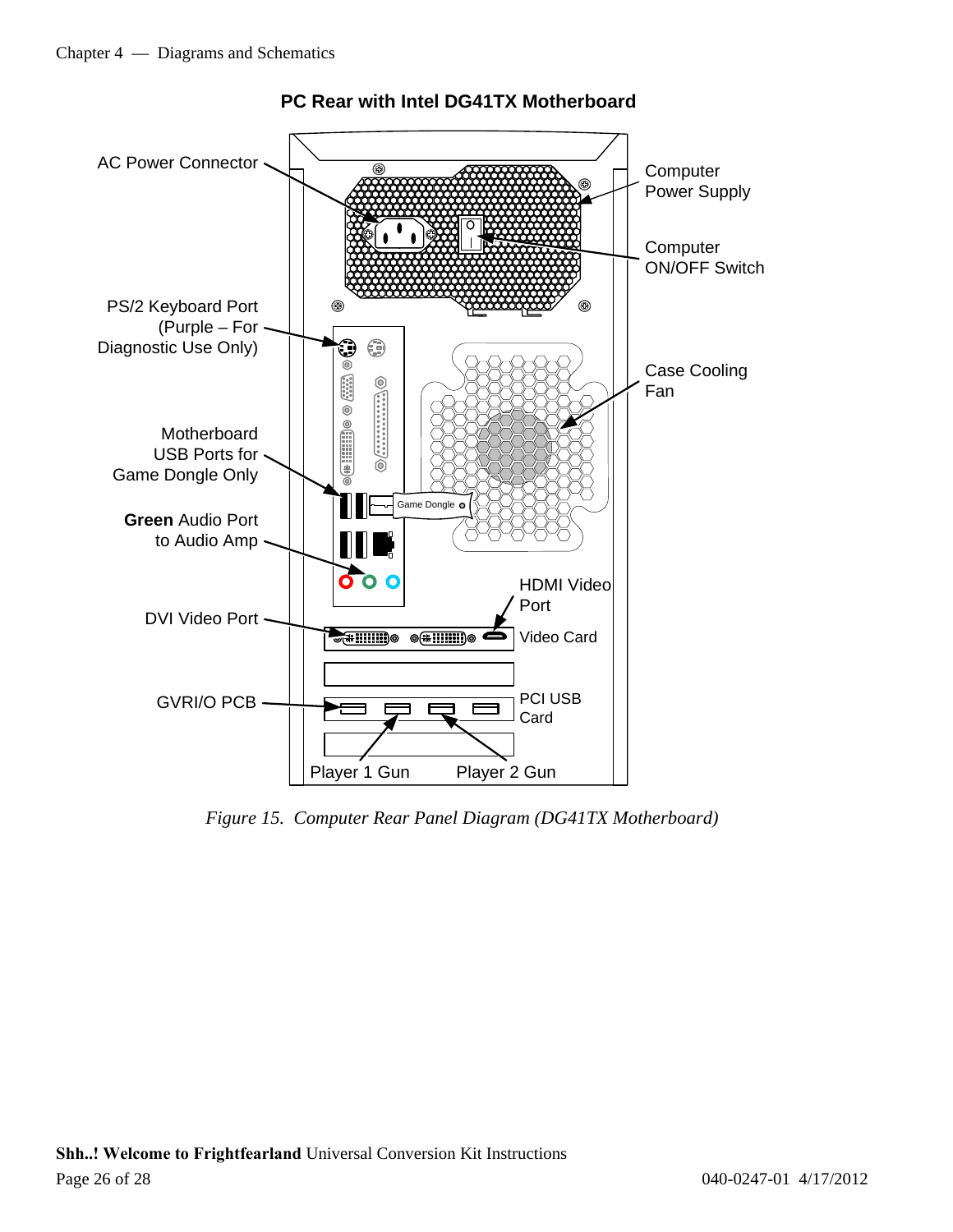### **Conversion Kit Warranty Information**

### **Warranty Service**

If you should require warranty service, please contact your authorized GLOBAL VR<sup>®</sup> distributor. If the technical support staff determines that parts on your **Shh..! Welcome to Frightfearland** Conversion Kit are defective, a Return Merchandise Authorization (RMA) number will be issued.

## **LIMITED WARRANTY**

LIMITED WARRANTY FOR **Shh..! WELCOME TO FRIGHTFEARLAND** (North America Only)

GLOBAL VR® warrants that its Major Electronic Components are free from defects in materials and workmanship under normal use and service for a period of one (1) year from the date of sale.

All software and accompanying documentation furnished with, or as part of the Product, is supplied "AS IS" with no warranty of any kind except where expressly provided otherwise in any documentation or license agreement furnished with the Product.

During the warranty period, GLOBAL VR® will, at no charge, repair the Product, provided:

- Purchaser believes that the Product is defective in material or workmanship and promptly notifies GLOBAL VR® in writing with an explanation of the claim;
- All claims for warranty service are made within the warranty period;
- Products are returned adequately packed and freight prepaid to GLOBAL VR®'s designated service center;
- GLOBAL VR®'s inspection or test of the Product verifies to GLOBAL VR®'s satisfaction that the alleged defect(s) existed and were not caused by accident, misuse, neglect, unauthorized or attempted repair or testing, unauthorized modification, incorrect installation, vandalism, failure to follow the maintenance schedule or procedures; or operation in out-of-specification environmental conditions.

GLOBAL VR® will return the repaired Product freight prepaid to the Purchaser. All freight costs associated with replacement of warranty parts after expiration of the original warranty period are the responsibility of the Purchaser. GLOBAL VR® is not obligated to provide the Purchaser with a substitute unit or on-site service during the warranty period or at any time. If after investigation GLOBAL VR® determines that the reported problem was not covered by the warranty, Purchaser shall pay GLOBAL VR® for the cost of investigating the problem at its then prevailing per incident billing rate. No repair or replacement of any Product or part therein shall extend the warranty period as to the entire Product. The warranty on the repaired part shall be in effect for the remainder of the original warranty period, but will not exceed the original warranty period. Purchaser's exclusive remedy and GLOBAL VR®'s sole obligation is to supply or pay for all labor necessary to repair any Product found to be defective within the warranty period and to supply, at no extra charge, new or rebuilt replacements for defective parts. If repair or replacement fails to remedy the defect, then, and only in such event, shall GLOBAL VR® refund to Purchaser the purchase price for said Product. Purchaser's failure to make a claim as provided above or continued use of the Product shall constitute an unqualified acceptance of said Product and a waiver by Purchaser of all claims thereto.

IN NO EVENT SHALL GLOBAL VR® BE LIABLE FOR LOSS OF PROFITS, LOSS OF USE, INCIDENTAL OR CONSEQUENTIAL DAMAGES RESULTING FROM OPERATION OF THE GAME IN ANY CONDITION. GLOBAL VR® SHALL NOT BE RESPONSIBLE FOR THE SUITABILITY, PERFORMANCE, OR SAFETY OF ANY NON- GLOBAL VR® PART OR ANY MODIFICATION PERFORMED BY ANY PRODUCT DISTRIBUTOR UNLESS SUCH WORK IS EXPRESSLY AUTHORIZED IN ADVANCE BY GLOBAL VR®.

THIS WARRANTY IS IN LIEU OF ALL OTHER EXPRESSED OR IMPLIED WARRANTIES, INCLUDING THE IMPLIED WARRANTIES OF MERCHANTABILITY AND FITNESS FOR A PARTICULAR PURPOSE, AND ALL OTHER OBLIGATIONS OR LIABILITIES ON GLOBAL VR®'S PART, EXCEPT FOR ANY EXPRESS WARRANTY SET FORTH IN A WRITTEN CONTRACT BETWEEN GLOBAL VR® AND PURCHASER CONTAINING SPECIFIC TERMS WHICH SUPERSEDE THE TERMS HEREIN. THIS WARRANTY DOES NOT AUTHORIZE ANY OTHER PERSON TO ASSUME OTHER LIABILITIES, IF ANY, CONNECTED WITH THE SALE OF PRODUCTS BY GLOBAL VR®.